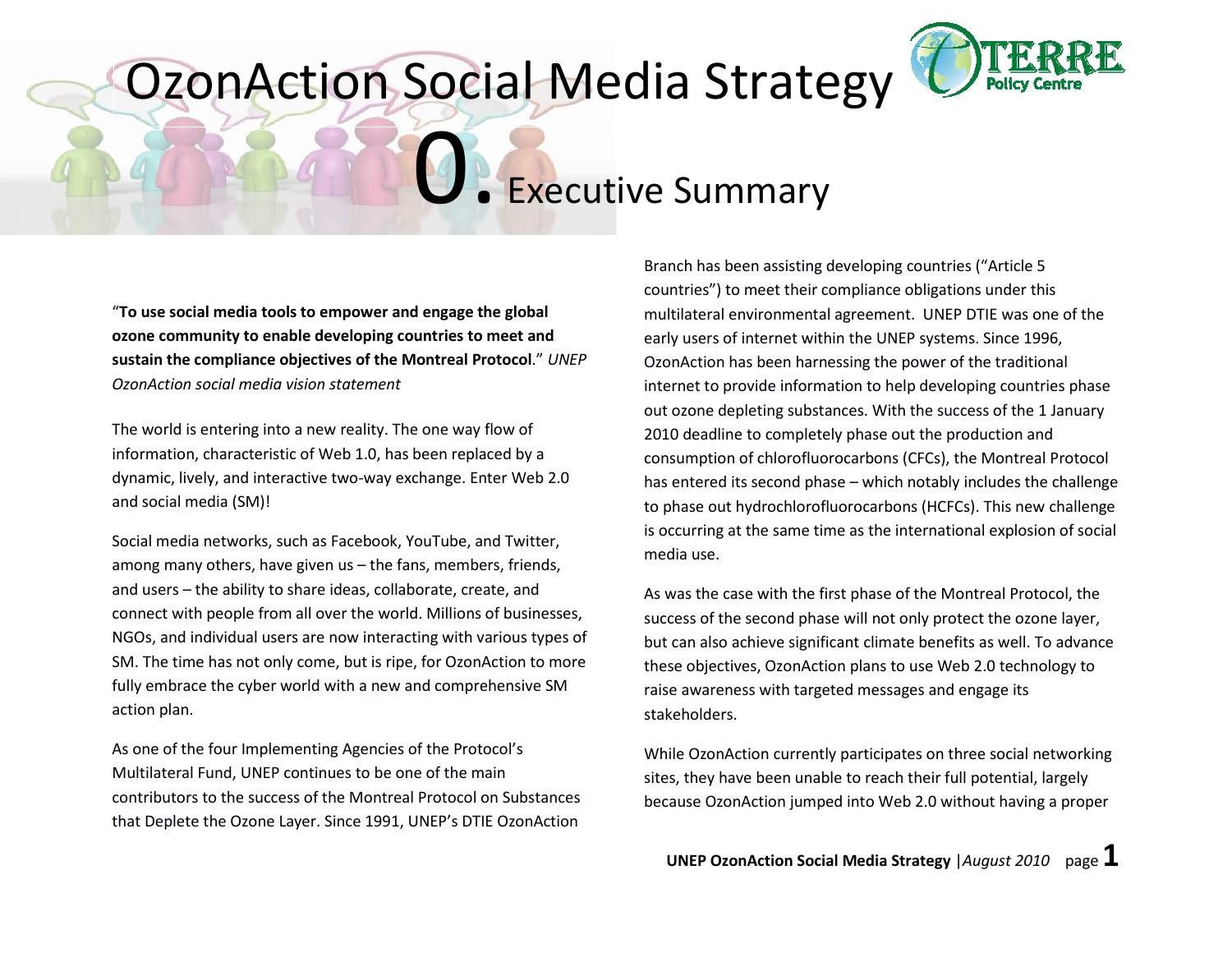strategy in place. It is now clear that for OzonAction to increase exposure, knowledge-sharing, and connectivity within the online community, it must implement a clear and effective plan of action to reach appropriate and achievable objectives.

In preparing for this social media strategy, previously developed social media guidelines and strategy papers were combined to create an issue paper. The paper, which also includes substantial background information, was then circulated amongst the OzonAction staff for comments and additions.

In May 2010, OzonAction held a 1.5 day social media roundtable at the UNEP Paris office, during which a number of social media experts, platform providers, and academics addressed six key issues and offered suggestions as to the bet way of handling them. From this, as well as further internal discussions and consultations, OzonAction was able to develop a social media strategy.

This social media strategy aims to provide OzonAction with the framework required to effectively implement its social media activities. The strategy is based on the following key principles:

- Must identify appropriate and achievable objectives related to the main mission of the programme, i.e. assistingdeveloping countries to meet and sustain compliance with Montreal Protocol objectives.
- Must be soundly integrated with its work processes and linked tightly with its main products and activities.
- Must first empower its own staff and then gradually engage its partner organizations such as National Ozone Units,

industry, journalists and general public, building a social media ozone community.

While appropriate resources and platform are essential, the key to successful social media implementation is found in the right mix of distributing the resources and infrastructure internally, and outsourcing the non-core activities to external resources and platform providers.

The following sections of this strategy paper are divided into two groups: one focusing on background information and the other on specific frameworks. To provide background, the paper explains how the strategy was prepared, the current state of social media and how it has been utilized by the UN, UNEP and OzonAction, OzonAction's history and assets, as well as the current status of OzonAction's SM activities. The frameworks highlight the main components of the strategy, those being: target audience, content, regional approach, choice of social media platform, security and privacy, resources, and measuring success. This section is then followed by an implementation plan for 2010/2011.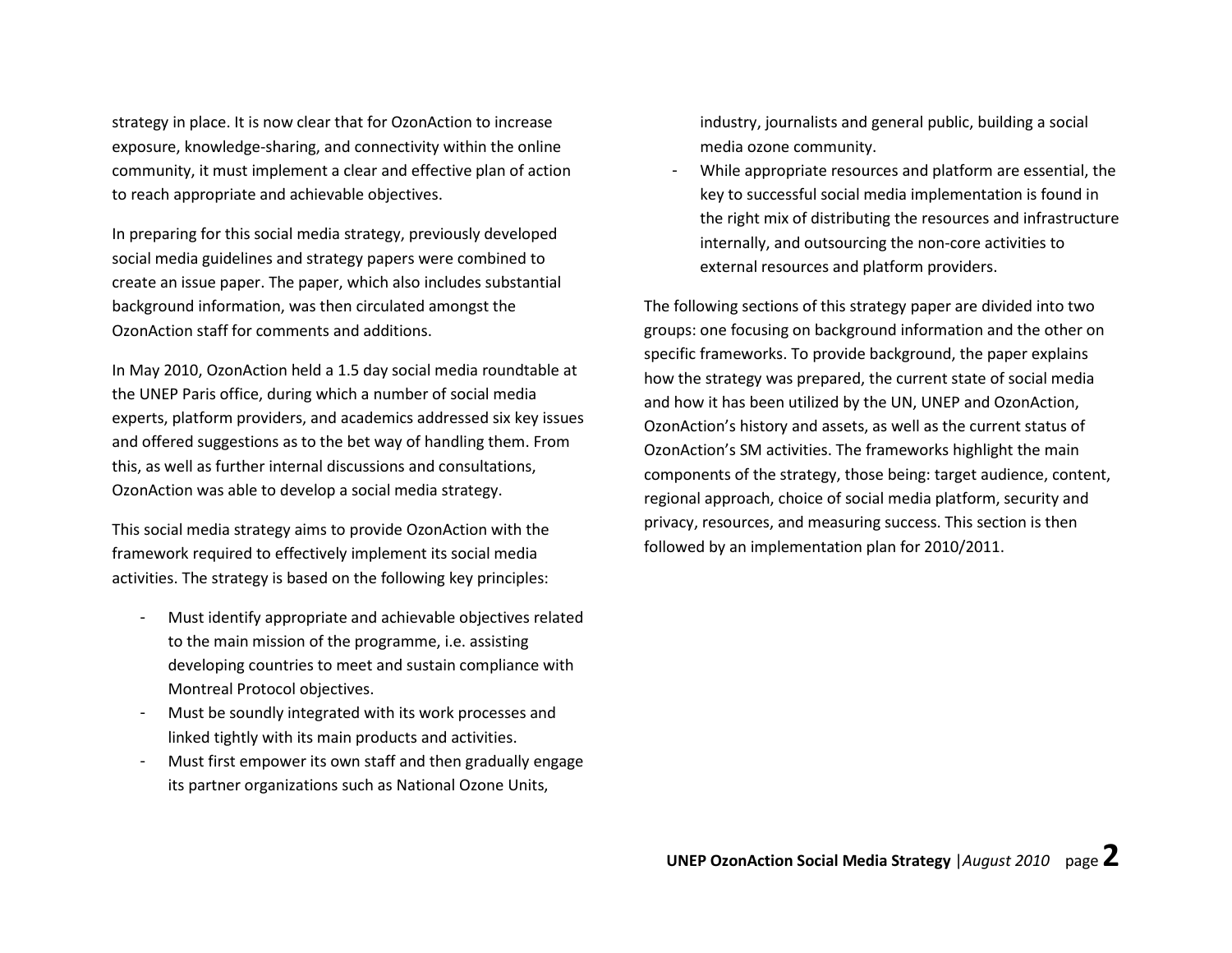•"Social Media as a Communication Tool" attempts to

### **Strategy Preparation**

" It's an extremely timely meeting ... within the UN system."  $-$  *Eric* Falt, Director of the Outreach Division, UN DPI during the 1.5 day OzonAction Social Media Roundtable

### The "Issues Paper" and a 1.5 Day Social Media Roundtable

Before developing a strategy, OzonAction realized the importance of first identifying the major issues and questions that needed to be resolved. To do this, many documents were reviewed to gain an overall perspective of current social media trends, how social media has been used by the UN and UNEP, as well as specific OzonAction objectives. This lead to the creation of the "Issues Paper on the Use of Social Networking for UNEP's OzonAction Branch," which identified six major issues: Types of Content, Regional Approach, Choice of SM Platform, Security and Privacy, Resources, and Measuring Success. The following papers were considered when preparing the "Issues Paper":

position OzonAction within today's social media environment, offering a number of concrete examples that are crucial to its future success.

- The "UNEP Social Media Baseline Study" provides an analysis of current UNEP social media activities, revealing the most recent UNEP/SM statistics, social media trends, and UNEP's online strengths and weaknesses.
- The "UN Guidelines" draft paper, created in December 2009, addresses a number of social media-related issues, including staff responsibilities, content, branding and visual identity, security and privacy, maintenance, and legaldisclaimers.

Once the "Issues Paper" was completed, it was circulated amongst OzonAction staff based in Paris, so that they could provide further input. As changes and additions were made to the "Issues Paper," preparation for a social media roundtable began. There were still a number of questions that remained unanswered and needed to be resolved before moving forward.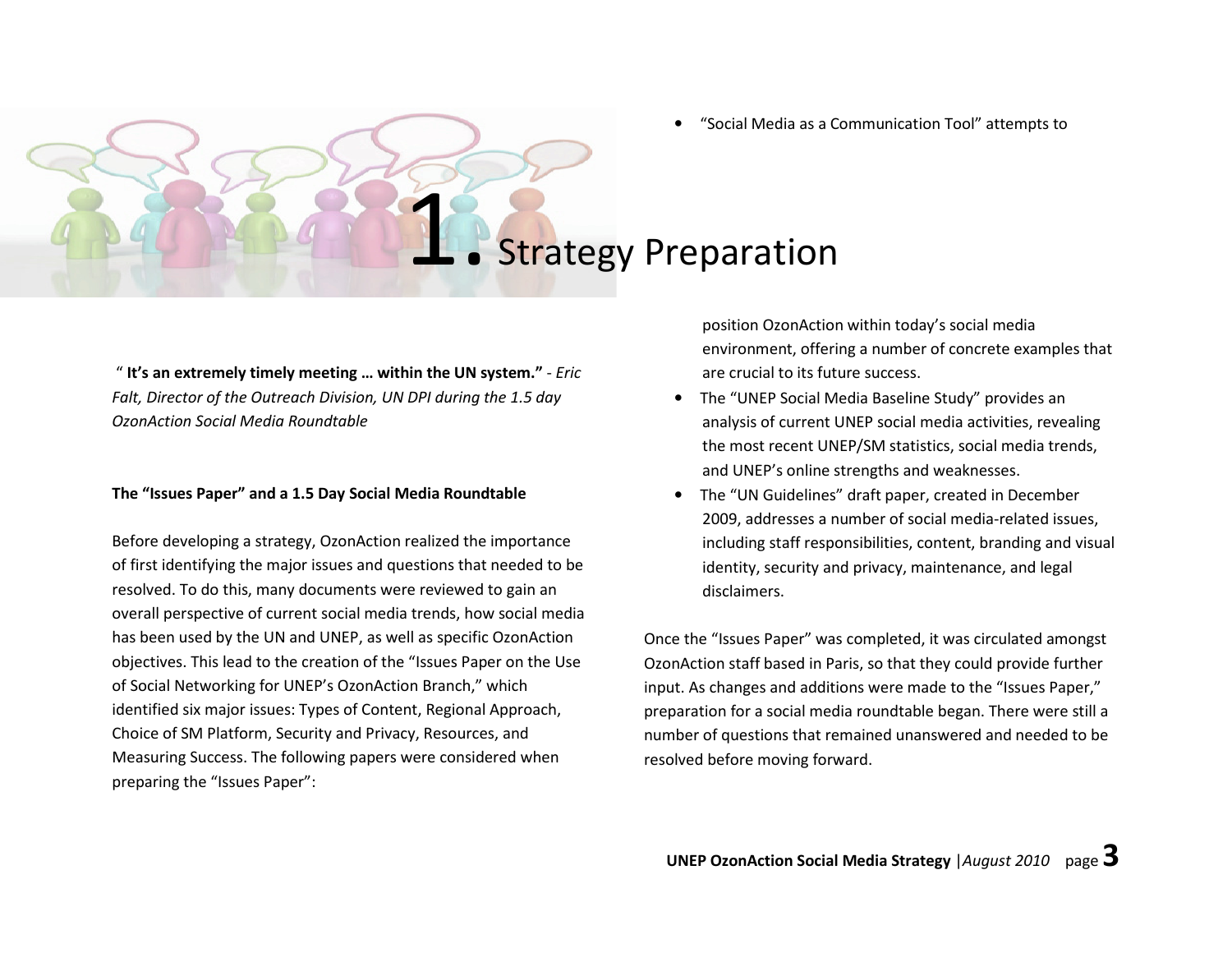Thus, the purpose of the social media roundtable in May in UNEP DTIE's office in Paris was to resolve the issues and questions identified in the issues paper, while gaining deeper insight into current social media activities. To achieve a thorough understanding of how OzonAction could best utilize social media, participants from various backgrounds, - platform providers, consultants, academics, and UN staff - were invited to contribute to the discussion.

### Outside Participants

Antonella Pastore (CGXchange Project Coordinator , ICT-KM Program of the CGIAR,- participated via Skype), Amit Ranjan (Cofounder , SlideShare), Sun Yongan (Media Cooperation Manager, RenRen, participated via Skype, was cut in the middle due to connection problems), Vinitaa Apte (President, Terre Policy Centre), Jim Benson (Chief Executive Officer, Modus Cooperandi), Matthew Fraser (Professor, American University of Paris), Egle Karalyte (Web Strategist, InfinVision), Florence Devouard (Advisory Board Member, WikiFoundation), Thomas Sarlandie (Chief Technical Officer, Backelite).

### UN Participants

Hara Prasad Phady (Programme Specialist, UNESCO), Eric Falt (Director, Outreach Division, UN DPI), Peter Browne (Social Media Consultant, UNEP), Moira O'Brien-Malone (Head of Communications, UNEP DTIE), Janet Salem (Associate Programme Officer, Sustainable Consumption and Production Branch, UNEP), Lia Baschiribod (Information Assistant, Energy Branch, UNEP), Emily Enberg (Intern, UNEP DTIE).

### UNEP OzonAction Participants

Rajendra Shende (Head of UNEP DTIE OzonAction Branch), Saiful Ridwan (Information Technology Specialist), Anne Fenner (Information Manager), Jo Chona (Networking Assistant), Jim Curlin (Capacity Building Manager).

Participants were asked to read the "Issues Paper" in advance so as to enable a critical discussion of OzonAction's current online state, as well as the plans for its future. For convenience, the "Issues Paper" presented each issue in a one-page format, followed by over twenty pages of "Background Information." This allowed them to prepare OzonAction specific recommendations during the roundtable.

They were also asked to give a thirty minute presentation, during which they shared their experiences with social media, how OzonAction could benefit from them, and responded to the questions brought up in the issues paper.

Two of the participants, Antonella Pastore and Sun Yongan, participated in the roundtable remotely through e-meeting tools, namely Skype. Throughout the 1.5 days, highlights of the discussions and photos of the participants were posted on OzonAction's Facebook channel to keep users updated.

As the roundtable came to an end, Rajendra Shende suggested the group stay in contact (through social media, of course) to continue exchanging ideas and information. He also raised the possibility of

UNEP OzonAction Social Media Strategy | August 2010 page  $4$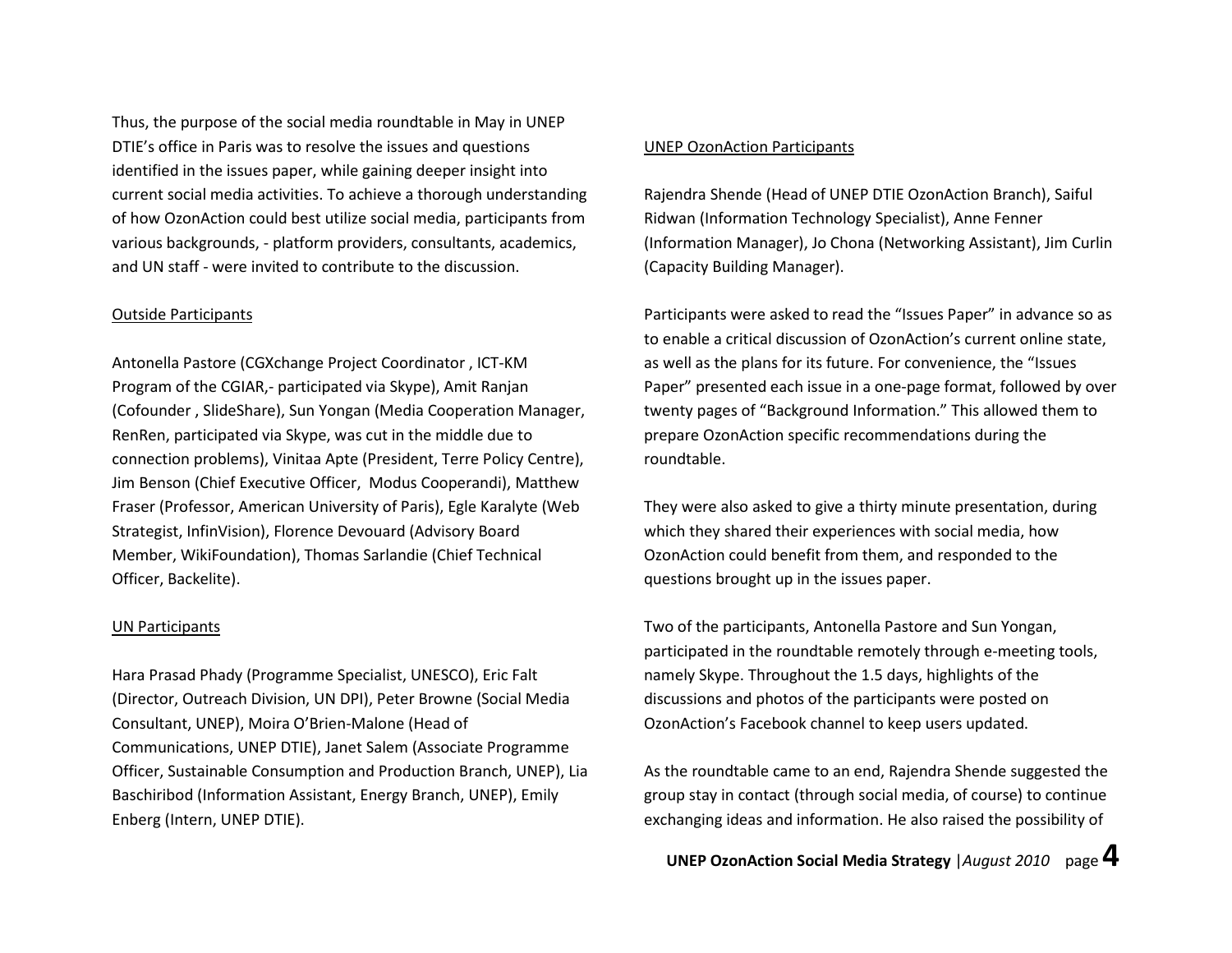having another social media expert's meeting down the line, an idea of which participants were supportive.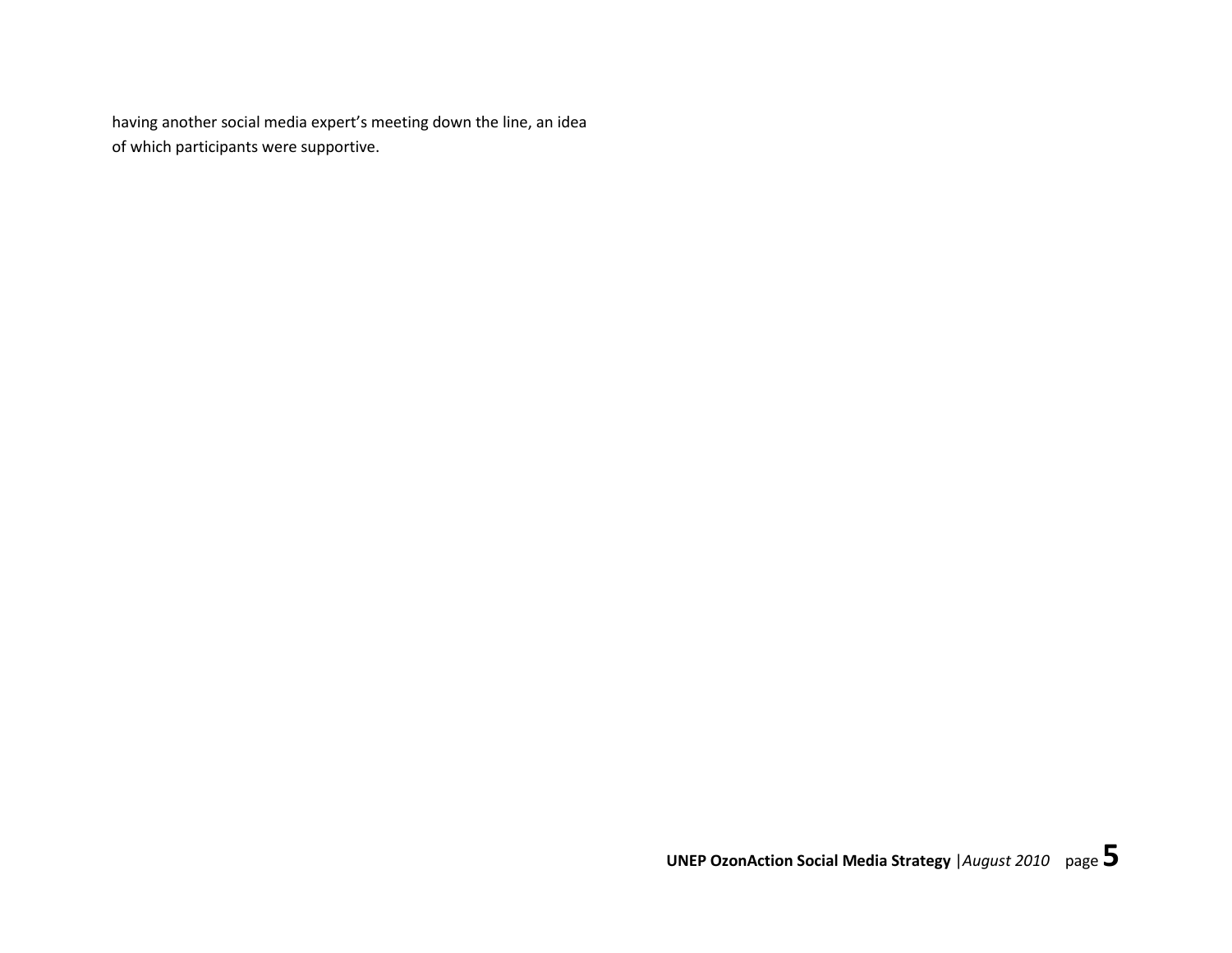### 2. Social Media and the UN

"While OzonAction has already begun to establish a presence within social media networks, these efforts were implemented without a strategic approach." - UNEP OzonAction Social Media Issues Paper

### The Phenomenal Growth and Possibilities of Social Media

Today, more than 580 million people use social networking sites – a number that will only continue to grow as more users take advantage of the accessibility, mobility, and participation that is available and encouraged by Web 2.0 technology.

Cyberspace has now become a place where knowledge and information is democratized, where content consumers are also content producers, and where broadcast media monologues have been transformed into social media dialogues. By creating a visible and active presence within various social networking sites,

OzonAction will be able to inform, engage, promote, and empower web users all over the world.

Every month, another network, blog or website enters into cyberspace, many of which are tailored to a specific taste, interest, style or group. While global networks tend to get talked about the most, there are a number of popular regional networks such as RenRen (China), Orkut (India), Skyrock (France), Vkontakte (Russia), and Cyworld (South Korea) that have also attracted a large following.

Despite these growing networks, as of 2010, Facebook continues to remain the most popular social networking site in the world, supporting 350 million users (or "friends"), with 70% of its audience outside the U.S. As the Economist interestingly points out  $-$  "if Facebook were a nation it would be the world's third most populous after India and China."

Mobile phones, or smart phones, have largely contributed to the expansion of social media sites. Portable, easy to use, and always on hand, they allow users to stay connected at all times. An Economist article on SM reveals that "One estimate by eMarketer

**UNEP OzonAction Social Media Strategy** | August 2010 page  $\mathbf{\mathring{O}}$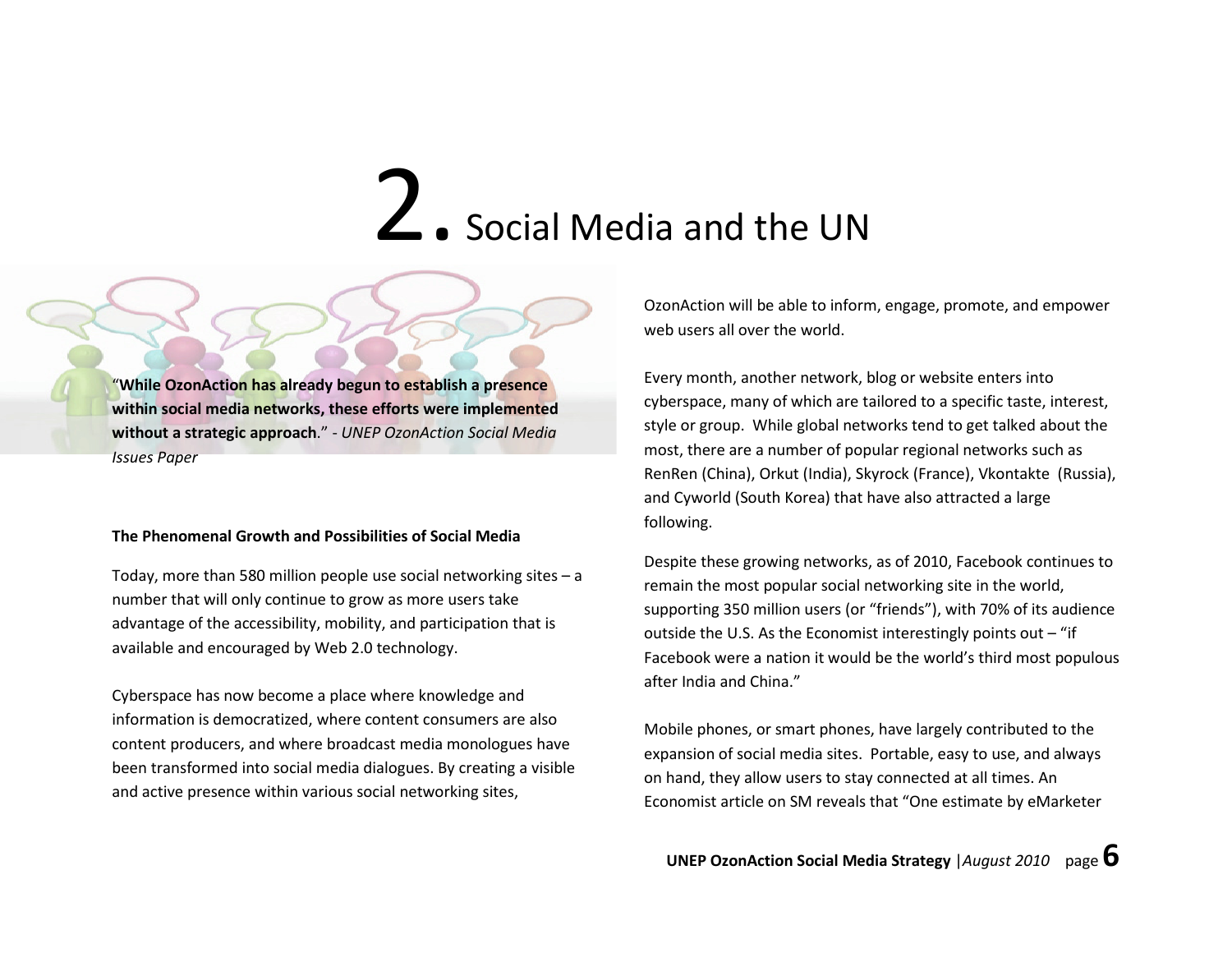suggests that just over 600m people will use their phones to tap into social networks by 2013, a more than fourfold increase on last year's 140m."

Apart from being able to access popular social networking sites and participate on the go (aka – tweeting), phone owners can also choose from a number of mobile applications. Several phone companies and service providers, such as Nokia, are taking part in the green movement, offering a number of green applications, both for free and for sale. There have also been a number of green apps competitions, in which developers are challenged to create mobile applications.

Companies and organizations all over the world are realizing the importance and potential of joining in on the social media craze. Both businesses and non-profits can benefit from the global and regional scope of such networks, their multi-lingual possibilities and their ability to connect millions.

### The UN & Social Media

As an international organization with projects and offices around the world, the United Nations has greatly benefited from the possibilities and widespread use of new media channels. Websites, mobile services, and social media tools and platforms are being utilized globally and locally worldwide, allowing millions of people across the globe to communicate with both individuals and organizations. Due to increased information dissemination, user participation and international awareness, online communities are evolving into social action networks - their impact capable of reaching both developed and developing countries.

The UN recognizes the benefits of creating a presence within new media platforms, with which it can promote fund raising, awareness and advocacy, communications, and knowledge sharing. To advance its social media agenda, in December 2009, the UN developed the "UN Guidelines for Social Media" paper to identify the Do's and Dont's of using Web 2.0 technologies, covering a wide range of topics. It also provides specific recommendations for how to address subjects such as Project Planning, Personal Use of SM, Email Campaigns, Branding, etc.

### UNEP & Social Media

Since UNEP works on a large number of environmental issues and topics, it needed to create a social media strategy that addressed its various components. Aware that the potential audiences of social media reach into the hundreds of millions, UNEP was motivated to use the social networking platforms available to reach out and cater to a widespread audience. Though instead of first developing a strategy to approach this new public sphere, UNEP attempted to quickly integrate into social media platforms without an action plan, creating an online presence.

As of January 2010, UNEP as a whole was utilizing over 85 social networking pages over 12 platforms (including the primary networking platforms – Facebook, YouTube, MySpace, and Twitter), but a number of issues, challenges, and decisions still needed to be addressed. The recently developed draft "UNEP Strategy Paper" confronts these issues and provides a structure for future social media implementation.

UNEP OzonAction Social Media Strategy | August 2010 page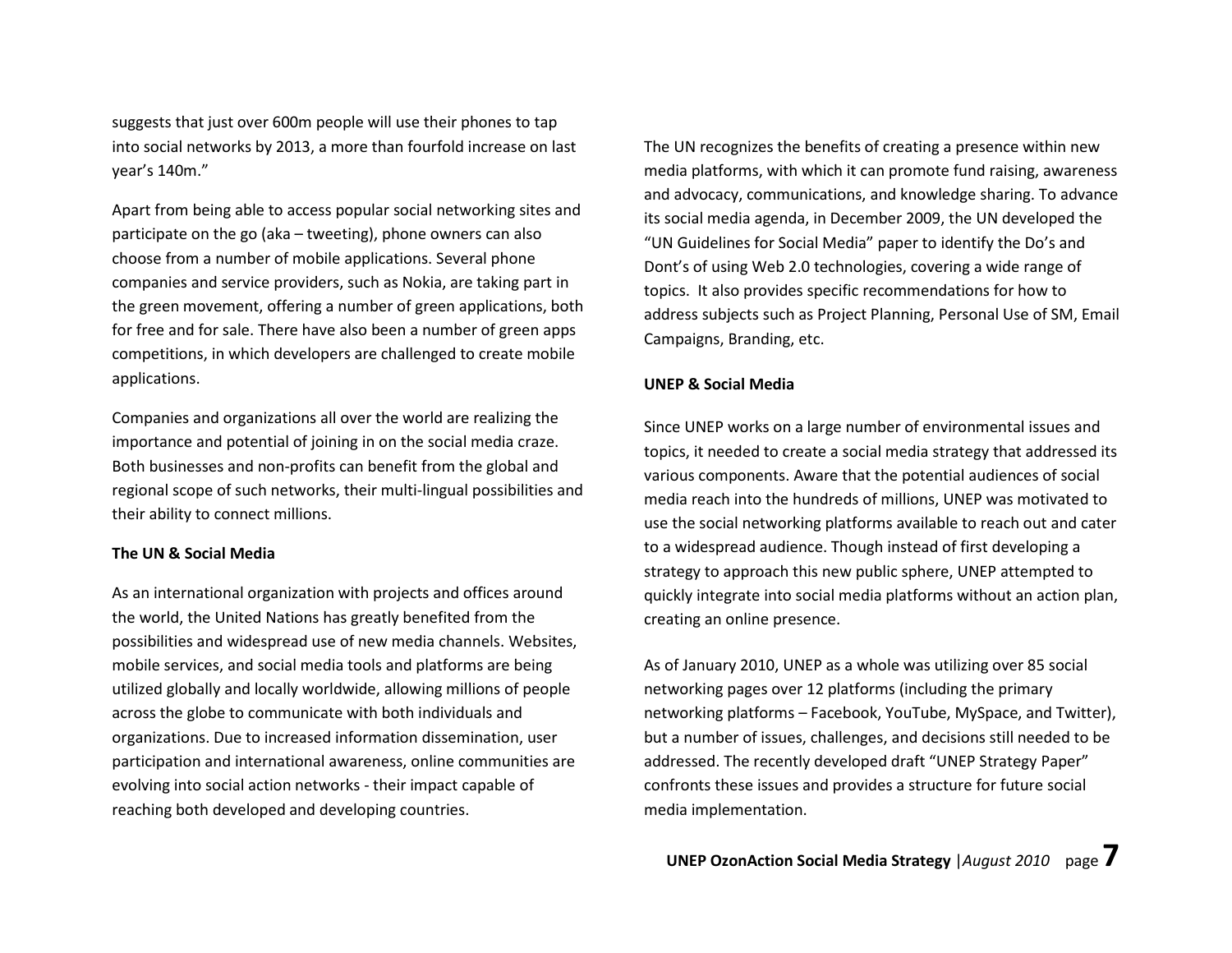UNEP is now concentrating on two primary social media platforms: Facebook, which has the largest audience (400 million as of March 2010) and Twitter, which is the fastest growing (2458% per month). These platforms represent different audiences, and thus allow UNEP to expand its reach to a larger public.

### OzonAction & Social Media

UNEP's DTIE OzonAction Branch, well aware of social media's potential, quickly embraced the new media landscape in spite of not having an elaborated any formal planning or strategy. During this time, OzonAction developed an initial presence on Facebook, YouTube, and Twitter, yet has so far been unable to stimulate the substantial following and involvement which it seeks. It is time for OzonAction to develop and implement a more effective and structured social media strategy, to best appy its limited resources in this area in themost strategic way .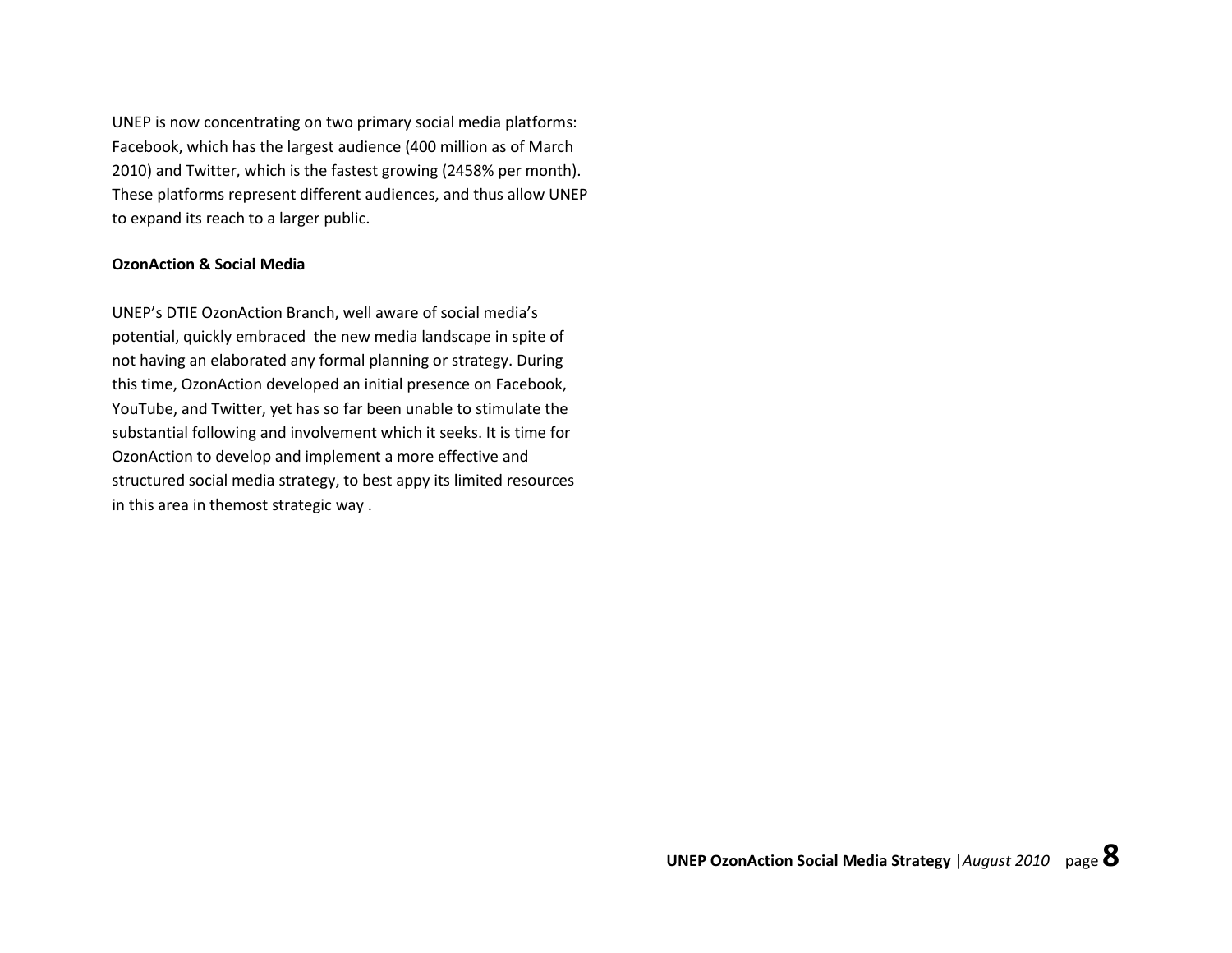### 3. OzonAction and its Assets

"Perhaps the single most successful international agreement to date has been the Montreal Protocol." – Kofi Annan, Former Secretary General of the United Nations

### A Brief History

OzonAction's story begins with the Montreal Protocol that was signed and brought into force in 1989. This international treaty was designed to protect the ozone layer by phasing out substances that are believed to be responsible for ozone depletion. If the treaty is properly followed, the ozone should be restored to its normal state by 2050. To ensure that all goes as planned and the ozone is protected, OzonAction was established in the early 1990s.

OzonAction assists developing countries and countries with economies in transition (CEITs) to enable them to achieve and sustain compliance with the Montreal Protocol. Under the Montreal Protocol on Substances that Deplete the Ozone Layer, countries worldwide are taking specific, time-targeted actions to reduce and eliminate the production and consumption of man-made chemicals that destroy the stratospheric ozone layer, Earth's protective shield. Its main objective is to phase out ozone depleting substances (ODS), which include CFCs, halons, methyl bromide, carbon tetrachloride, methyl chloroform, and HCFCs. One hundred and eighty-nine governments have joined this multilateral environmental agreement and are taking action.

To ensure success of the Agreement, one of the main objectives under the Montreal Protocol was the creation of an agency at the national level which could facilitate the implementation of a Multilateral Environmental Agreement within the country. Thus, member country governments have designated a Ministry, Department, or Agency responsible for the Agreement (e.g., a National Ozone Unit, or NOU), and within it a focal point who has the responsibility, mandate, and status required to carry out the daily work of implementing the international agreement at the national level. By doing this, governments have demonstrated ownership of the implementation process, which is instrumental in ensuring success of the Agreement.

UNEP OzonAction Social Media Strategy  $|August~2010$  page  $9$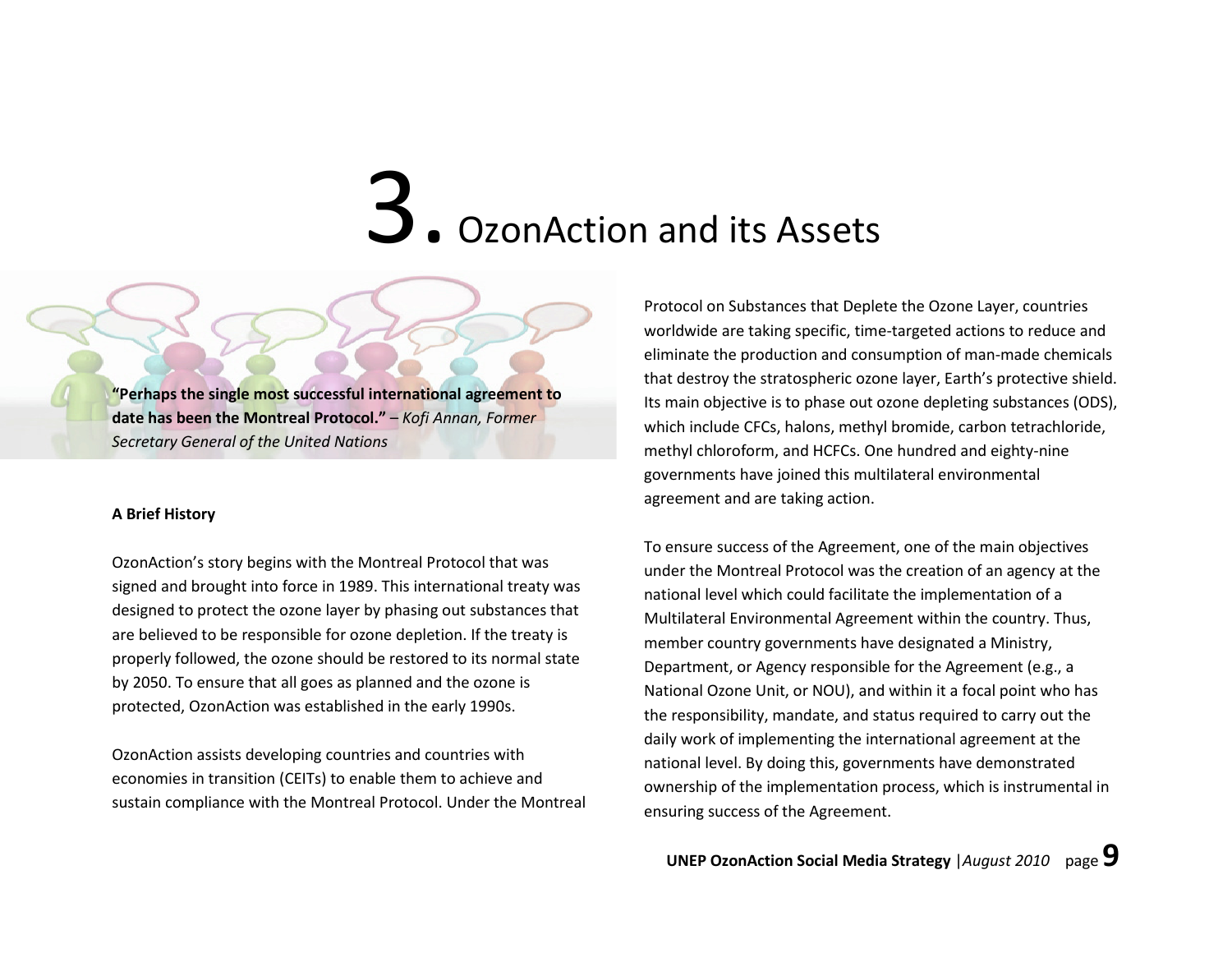### An Inventory of OzonAction's Assets

OzonAction has a rich and vast variety of assets, which can be used as source material for implementing future social media activities. The assets can be broken down into people, products, and events/activities.

### The People

While OzonAction is one of UNEP's DTIE branches, their main office is located in Paris, France. OzonAction also has staff in UNEP Regional Offices, which are located in Africa (Nairobi, Kenya), Asia & the Pacific (Bangkok, Thailand), Latin America & the Caribbean (Panama City, Panama), and West Asia (Manama, Bahrain). From the total 40 staff, only 15 are based in Paris.

OzonAction works with a large web of stakeholders, which together, produce a great deal of content that can be utilized to expand its online presence. Many activities, projects, and initiatives are made possible through the joint effort of OzonAction's extended family. This includes not only CAP and OzonAction staff, but a number of external partners as well, including businesses, NGOs, government representatives, and implementing agencies. These partnerships have produced concrete results, addressing ozone layer depletion and other interlinked issues.

OzonAction is supported by the Mulitlateral Fund Secretariat and Ozone Secretariat, and has partnered with various external parties such as National Ozone Units (NOUs), Implementing Agencies,

Technology and Economic Assessment Panel (TEAP), Government Representatives, Business/Industry (such as airlines, General Motors, the Coca Cola Company, and the McDonalds Corporation), International Agencies, and NGOs (please refer to the "Issues Paper" for a more detailed description).

### The Products

Through its various projects and initiatives, OzonAction has already developed a wide range of products. Over the years, the Programme has delivered numerous publications and education tools to developing countries. To date, OzonAction has developed over 200 individual guidebooks, manuals, videos, posters, CD-ROMs and websites. Since this rich collection of assets is so available and bountiful, it will be a key component in OzonAction's social media strategy.

Some of the OzonAction publications include the Vital Ozone Graphics, OzonAction Newsletter, OzonAction Special Issue, OzonAction Education Pack, Ozzy Ozone comic books, and Low Hanging Fruits booklet.

Websites/electronic media include Ozone Quotes, Montreal Protocol Who's Who, Trends Analysis, Videos, Chemicals Trade Names Database, Halon Trader, Jump Start, Ozone Blog, Green Customs Initiative, and Ozonews.

### The Events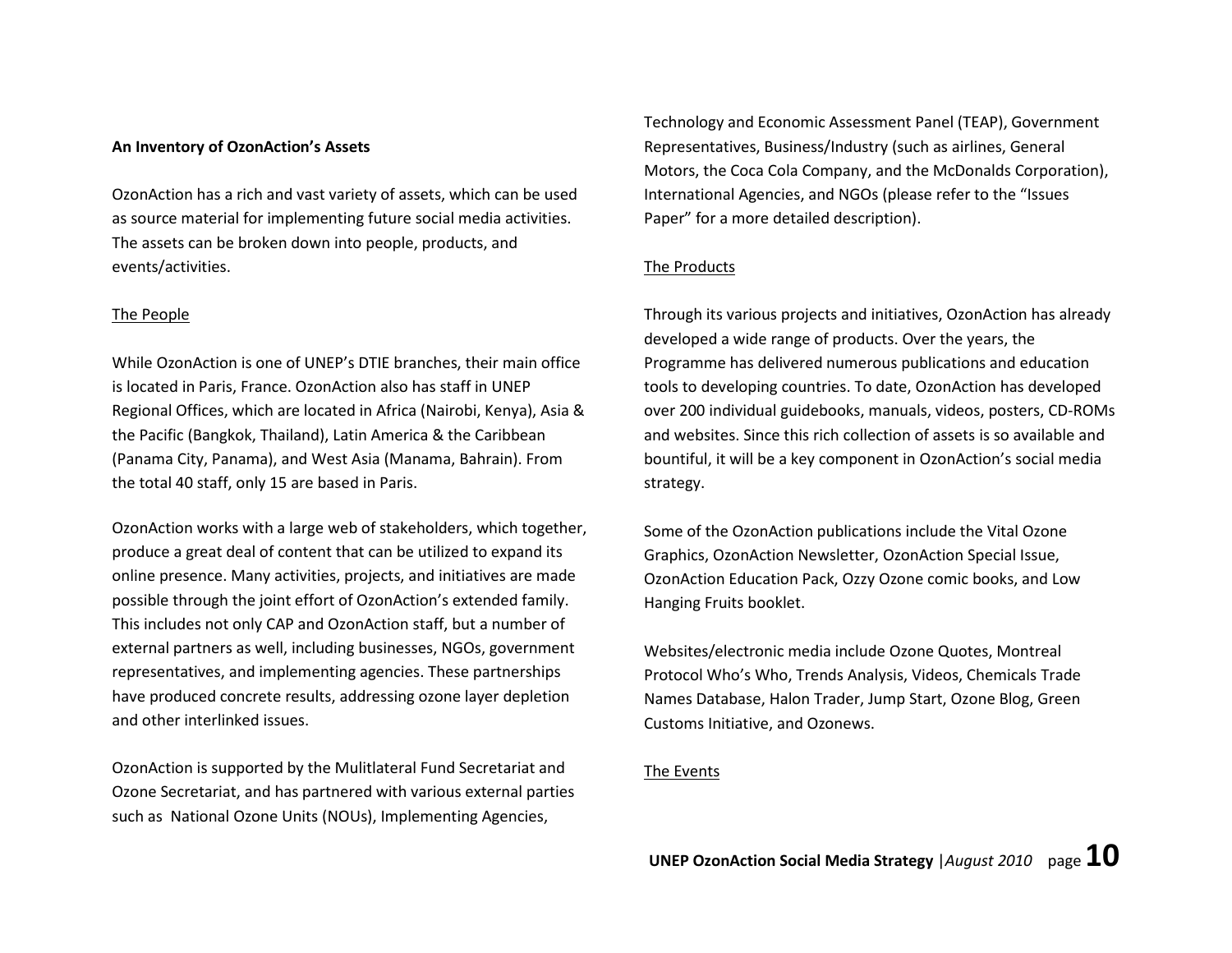OzonAction both organizes and participates in a number of major events and celebrations related to the Montreal Protocol. Throughout the year, several times each month, OzonAction engages in workshops, conferences, and meetings all over the world. It also celebrates once-a-year events such as International Day for the Preservation of the Ozone Layer on September 16<sup>th</sup>.

This annual celebration, which first began in 1994, commemorates the date in 1987 on which the Montreal Protocol on Substances that Deplete the Ozone Layer was signed. States are invited to devote this Day each year to promote, at the national level, activities in accordance with the objectives of the Montreal Protocol and its amendments.

OzonAction events have the potential to become extremely useful elements to be implemented into the strategy. They allow for an exciting buildup to a specific date, during which related activities can be initiated and information posted.

Events will be promoted on various social media networks and encourage user participation and involvement. OzonAction will utilize all ozone-related events, not only those directly associated with the United Nations. Guidelines should establish which external parties OzonAction should partner with in terms of ozone-related events.

Some of the key events that OzonAction organizes or participates in include Executive Committee (ExCom) meetings, Meetings of the Parties (MOP), Open-ended Working Group (OEWG) meetings, Regional meetings, Network and Thematic meetings and

workshops, International Day for the Preservation of the Ozone Layer, Ozone Awards, and industry events.

Other partnership events or activities include Climate Cool, US EPA Montreal Protocol Awards, and the Cooling Industry Awards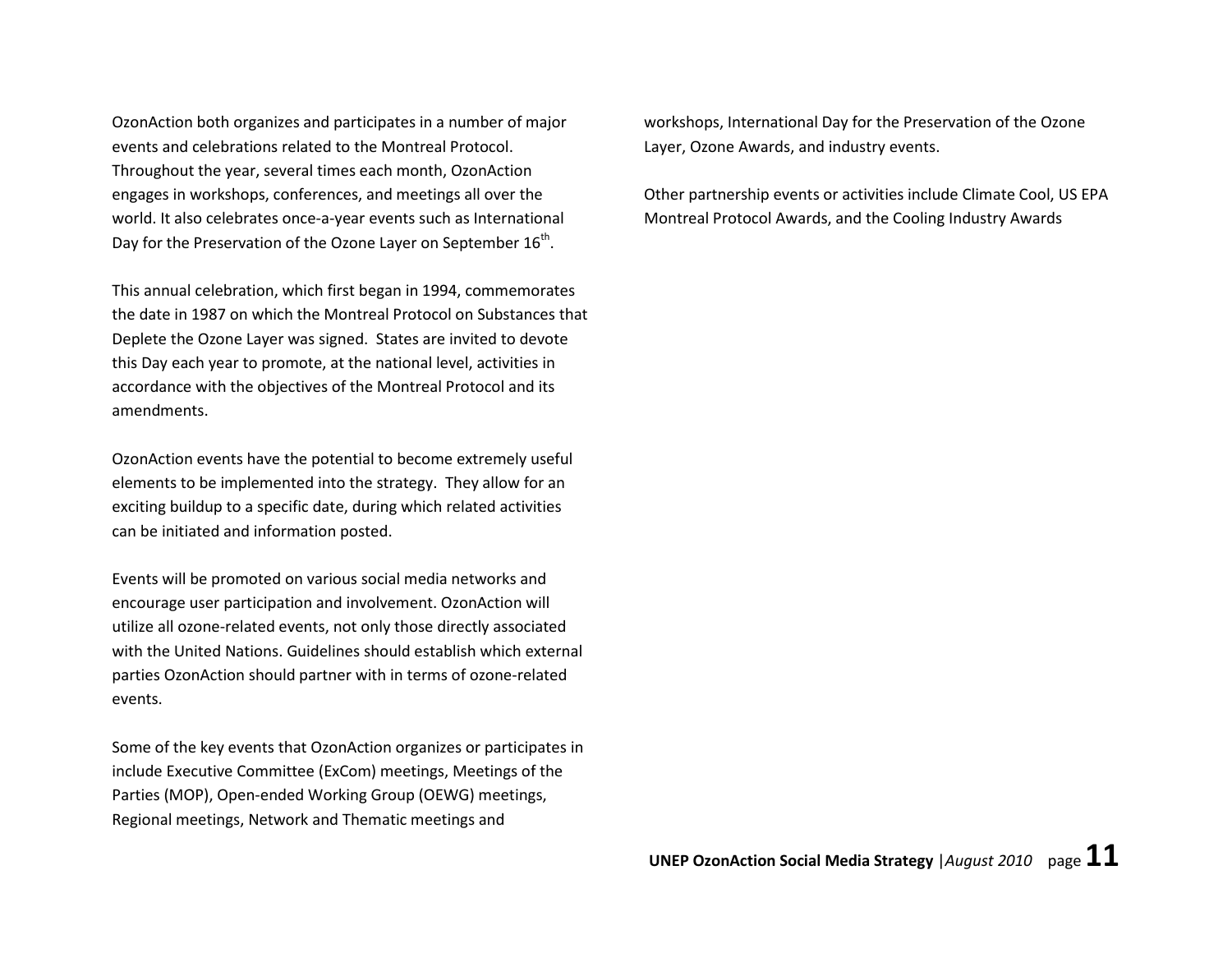### 4. The Current State of OzonAction's Social Media

"The only active UNEP blog is maintained by Rajendra Shende, head of OzonAction DTIE, with roughly monthly posts since 2007." - UNEP Social Media Baseline Study

### From Then to Now

Over the past couple years, OzonAction has established a presence within three main social networking sites (Facebook, YouTube, and Twitter) as well as the blogosphere. Despite its enthusiasm and initiative in entering this new public domain, OzonAction has not come close to reaching its full potential. Again, this is due to the fact that OzonAction never established a strong social media action plan. Despite its premature expansion onto such networks, OzonAction has still made considerable strides towards disseminating information and creating an ozone community.

The following paragraphs explain how these four networks have been used by OzonAction thus far to advance its objectives. Each section begins by providing facts and figures on each platform.

### Facebook

- • Launched in 2004, Facebook is now available in 70 different languages.
- • Offers Facebook Lite, -a stripped-down version of its main site that is popular in countries without fast broadband connections.
- • Over 2.5 billion photos a month are uploaded to Facebook, making it one of the largest photo-sharing sites on the web.

UNEP OzonAction first created a Facebook page to celebrate International Ozone Day in 2009. Since then, it has experienced a slow growth of fans, currently (as of May 2010) showing less than 350. Many of its fans have been previously involved with OzonAction (aka – interns or consultants) or are current employees from national ozone offices. The page displays very few postings from fans, though UNEP OzonAction itself frequently updates the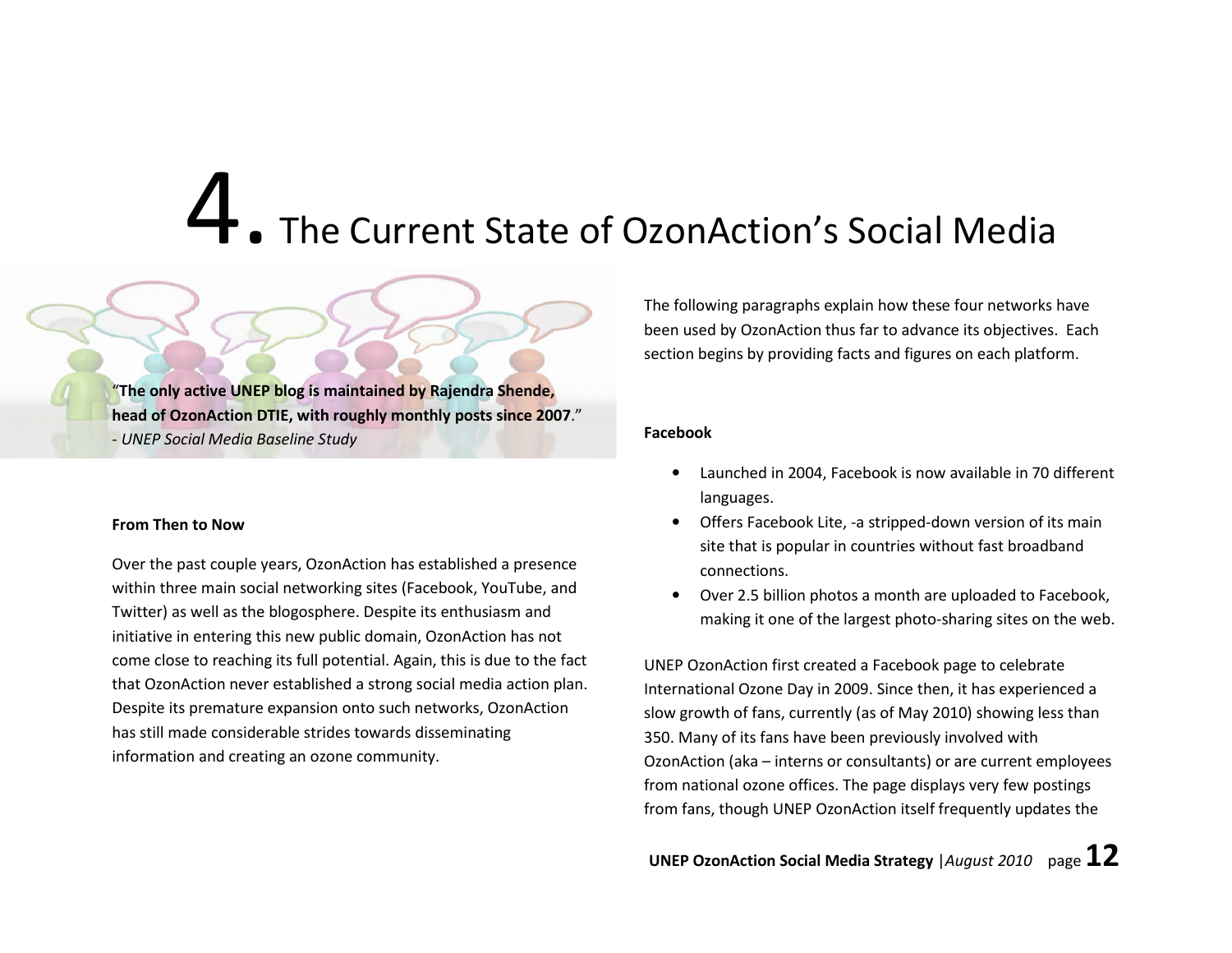"wall" with announcements, links, and comments taken from its main website.

Using the Facebook "tabs," OzonAction has linked up to a number of different social media platforms. As a fan, one can find the link to and information about OzonAction's main website (under the "info" tab), videos of various ozone-related meetings and conferences under the "YouTube" tab, photos of OzonAction activities and the MOP 21, info about upcoming events, and is now currently planning to incorporate Twitter onto its page.

### YouTube

- $\bullet$  Founded in February 2005, YouTube is the leader in online video sharing worldwide.
- • Popular across all age groups but particularly popular among the 18-25 demographic, which is the main communication target for OzonAction's outreach efforts.

In 2009, OzonAction created the YouTube OzonAction channel for all those who could not attend the MOP 21 (e.g., the 21<sup>st</sup> Meeting of the Parties). By doing this, they were able to upload key messages from Ministers, OzonAction PSAs, as well as interviews of government officials, industrialists, NGOs and participants for all to see. UNEP OzonAction is the first organization to successfully post daily video reports of the MOP event through a web-based channel. This exercise was greatly appreciated by the ozone community, exhibited by the fact that the channel has a high view rate during and shortly after the MOP.

The YouTube OzonAction channel also contains training videos, documentaries, video spots, and public service announcements about ozone layer protection and the Montreal Protocol. The page is colorfully-constructed, and currently offers about a hundred videos to watch under 14 playlists. As of July 2010, the OzonAction YouTube Channel displays 13 subscribers, 3,863 channel views, and 5,955 total uploaded views, with only one friend – that being UNEPandYou.

### **Twitter**

- • Founded in 2006, Twitter has been called part-blog, partemail due to the type of content distributed in its short 140character messages.
- A study in May 2009 found that 10% of Twitterers account for 90% of all tweets.
- Has over 50,000 apps from firms such as Twitpic and Twitscoop.

With the growing popularity of Twitter, OzonAction recently decided to launch its own Twitter page, though it remains in the early development stages. There are currently less than 10 tweets, all of which are ozone quotes that have been compiled weekly since 2006. There is also a tweet that provides the link to OzonAction's main website. It plans to use the tweetlater twitter scheduler to post the quotes on a daily basis for at least three months, so as to develop a brand identity. OzonAction twitter also plans to post ozone tips for followers later on.

### Blog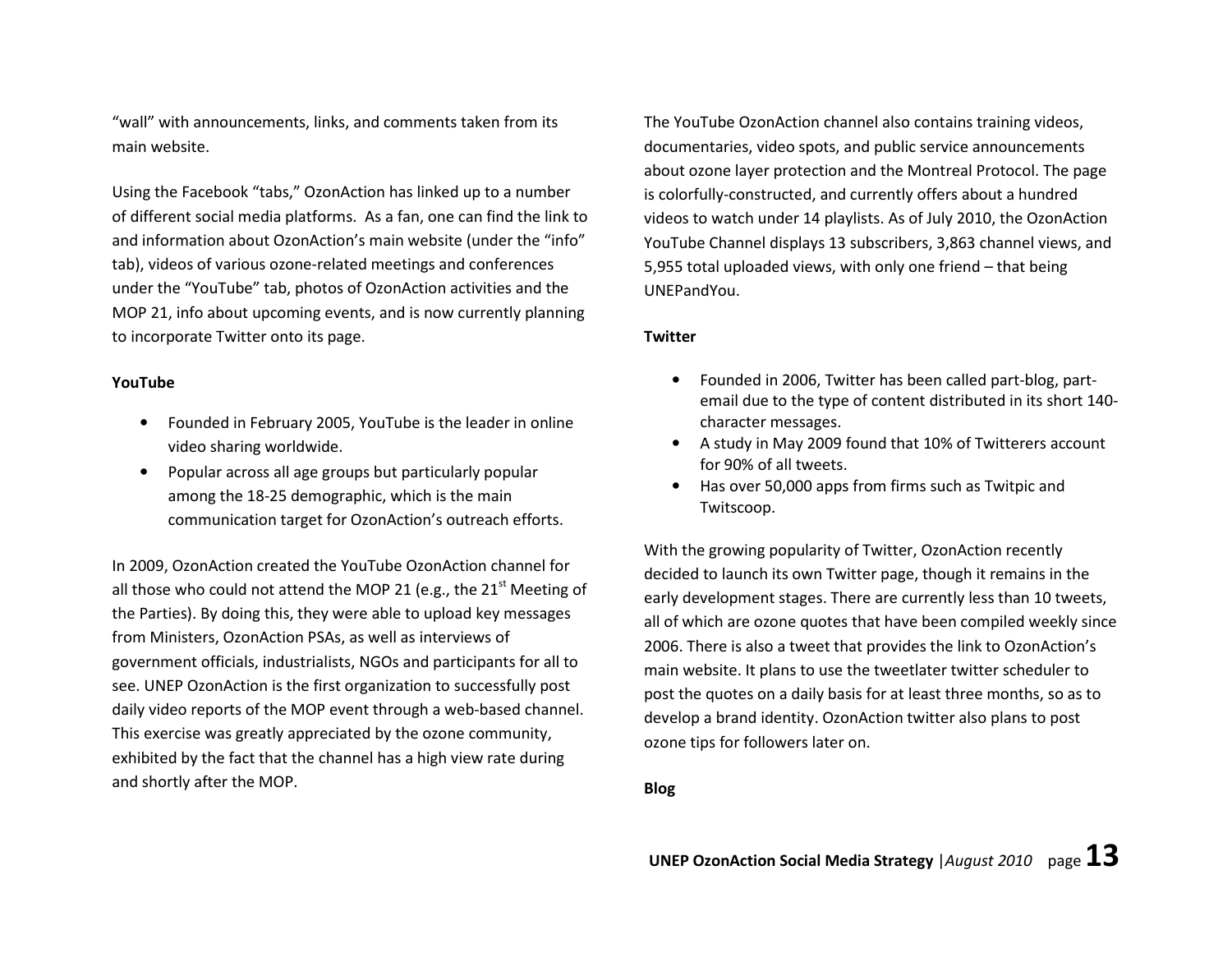• As of December 2007, blog search engine Technorati has been tracking more than 112,000,000 blogs.

The only active UNEP blog is maintained by Rajendra Shende, head of OzonAction DTIE, with roughly monthly posts since 2007. While it is written in casual, blog-format, it does not use specialized blog software, for it is actually a part of the OzonAction website. Therefore, the OzonAction blog uses the same platform, aka – simple, html pages, as the website. This causes a number of disadvantages as OzonAction is unable to interact with its users, and vice versa. Opening up the blog for users to post comments and questions would allow for greater knowledge-sharing and awareness-raising.

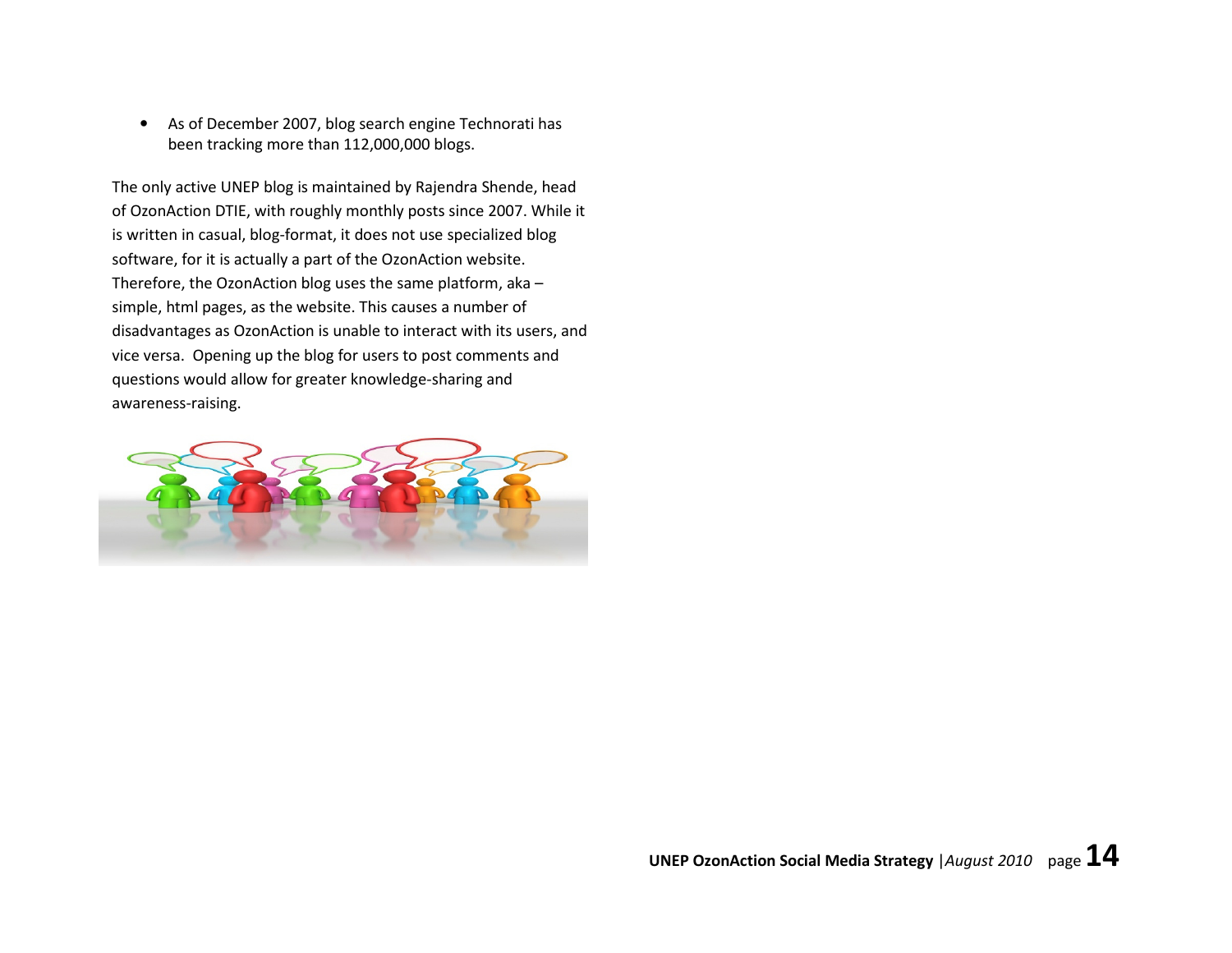### 5.0 How to Move Forward?

"Social media is just a buzz word until you come up with a plan." - Unknown

### Saving the Ozone One Click at a Time

It is clear from the above that social media will allow OzonAction to connect, exchange, and flourish on a global scale that was never before possible. It is also clear that an enabling framework or strategy is essential to best utilize OzonAction's assets in order to achieve its objectives.

The framework that follows is built off of seven key components, which are based on the Issues paper as well as the discussions at the rountable meeting. The three main principles should infiltrate every aspect of these components, as they are the foundation on which to build OzonAction's strategy.

### Four key principles

The strategy is based on the following key principles:

- Must identify appropriate and achievable objectives related to the main mission of the programme, i.e. assistingdeveloping countries to meet and sustain compliance with Montreal Protocol objectives.
- Must be soundly integrated with its work processes and linked tightly with its main products and activities.
- Must first empower its own staff and then gradually engage its partner organizations such as National Ozone Units, industry, journalists and general public, building a SM ozone community.
- While appropriate resources and platform are essential, the key to successful social media implementation is found in the right mix of distributing the resources and infrastructure internally, and outsourcing the non-core activities to external resources and platform providers.

It aims to guide OzonAction towards a more active, empowered, and participatory social media future. OzonAction should follow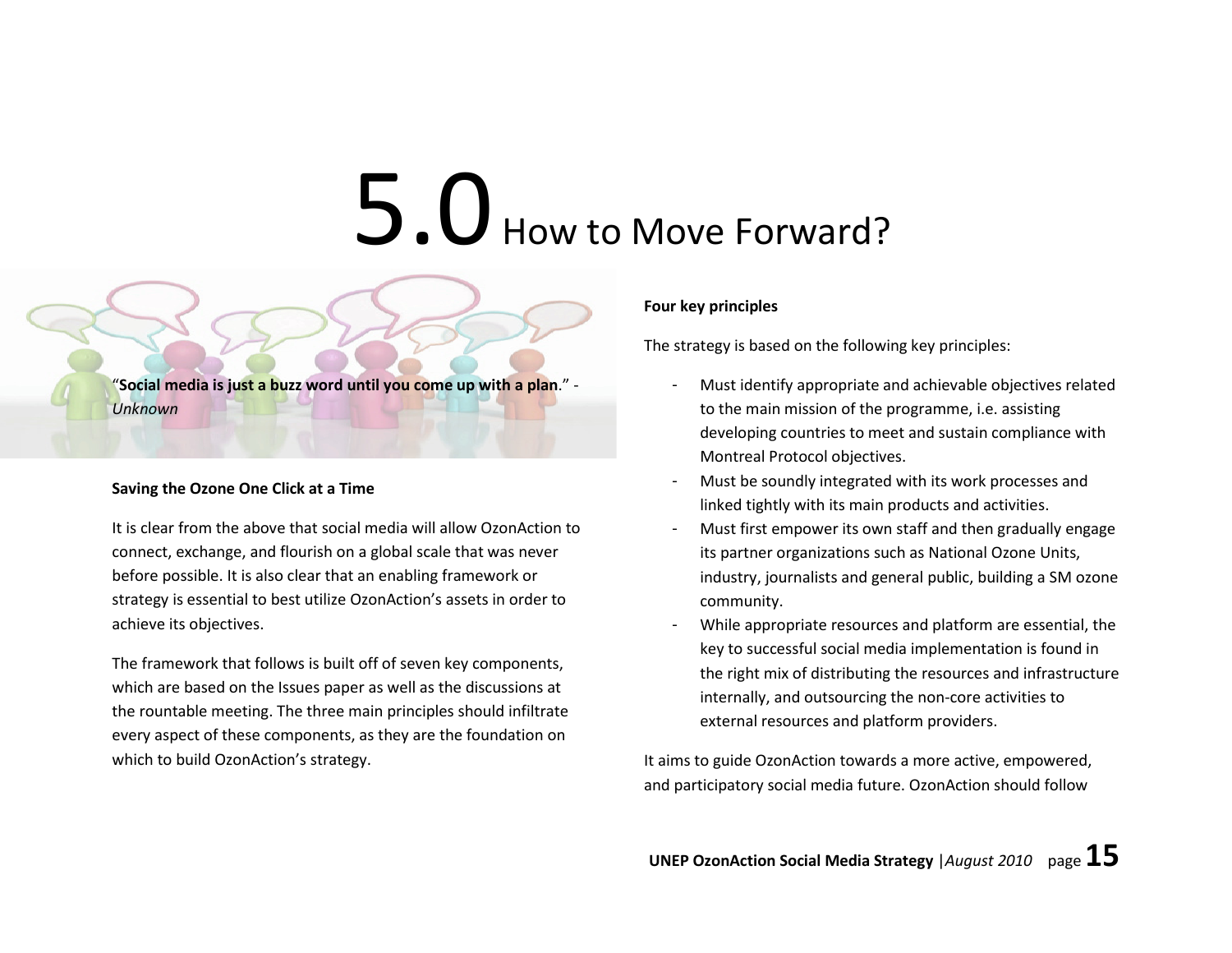such frameworks when building up new or existing social media networking sites.

This strategy paper provides strategic guidance on OzonAction's SM implementation by presenting key principles and main components, as well as a suggested implementation plan. In order to successfully implement SM for OzonAction, a set of guidelines would need to be developed to address the specific actions that need to be taken.

### Seven main components

The strategic components that will lay the foundation for a succesful SM strategy are presented in the following pages. These seven components (5.1 - 5.7) address:

- How to empower OzonAction's target audiences to achieve group-specific objectives (5.1)
- $\bullet$  How OzonAction should take advantage of existing assets and repackage them for mobile phone or social mediaactivities (5.2)
- How to implement a regional approach to connect NOUs amongst various regions to promote knowledge sharing (5.3)
- • How OzonAction should focus on a select number of SM networks rather than trying to establish a presence on many, allowing it to build rich and active networks (5.4)
- $\bullet$  What risks need to be considered when implementing the strategy (5.5)
- • How to best use OzonAction's available resources, while also recruiting a short-term social media specialist to help kick start the action plan (5.6)
- $\bullet$  What criteria should be followed when evaluating thesuccess of OzonAction social media networks (5.7)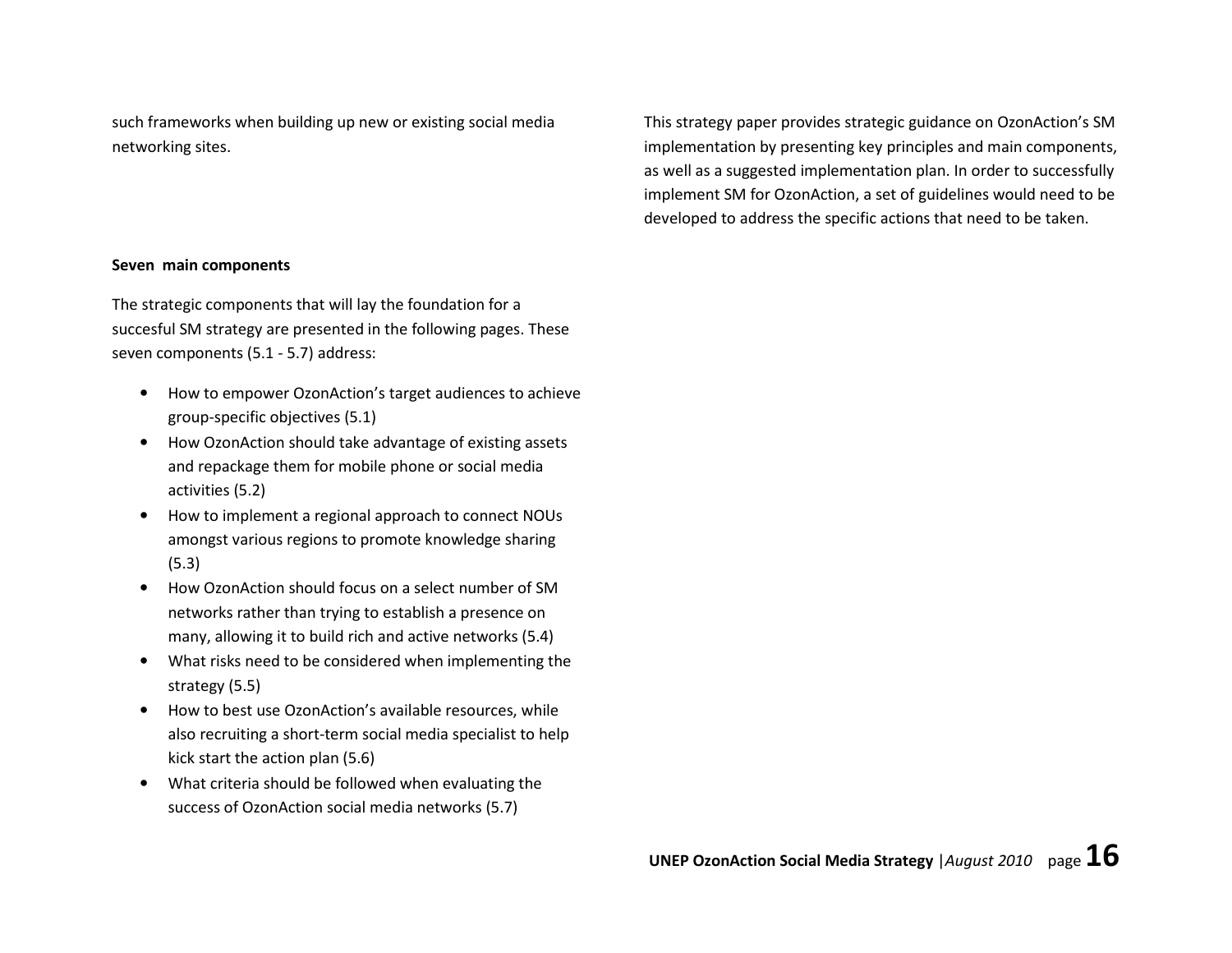### 5.1 Who is OzonAction targeting?

 "Quit counting fans, followers and blog subscribers like bottle caps. Think, instead, about what you're hoping to achieve with and through the community that actually cares about what you're doing." – Amber Naslund, Social Media Today

OzonAction hopes to advance the success of the second phase of the Montreal Protocol, which will not only protect the ozone layer, but could also significantly contribute to climate benefits. To achieve these objectives, OzonAction plans to use social media technology to engage its stakeholders and raise awareness with target messages.

At the core of OzonAction's strategy is its target audience. OzonAction's social media activities should focus on empowering four main target groups: NOUs, industries, journalists, and the general public. What content is chosen and which social media platform is used should be determined by which audience is being targeted.

By distributing content that is relatable to each specific group, OzonAction should achieve the following objectives:

- To reach the Montreal Protocol objectives before the set date.
- To increase communication between the NOUs and industries.
- To provide journalists with current news, while also leading them to OzonAction's rich archive of information.
- To raise awareness amongst the general public, as well as governments and industries by widely disseminating information.

These objectives will be successfully achieved by treating target audiences as active, rather than passive, individuals. OzonAction must take advantage of the two-way flow of information that has characterized Web 2.0 and encourage participation and sharing amongst users. Only then will they successfully establish an active online ozone community.

Creating such a community will be achieved by encouraging staff, partners, and the general public to contribute content from events, conferences, and other activities directly onto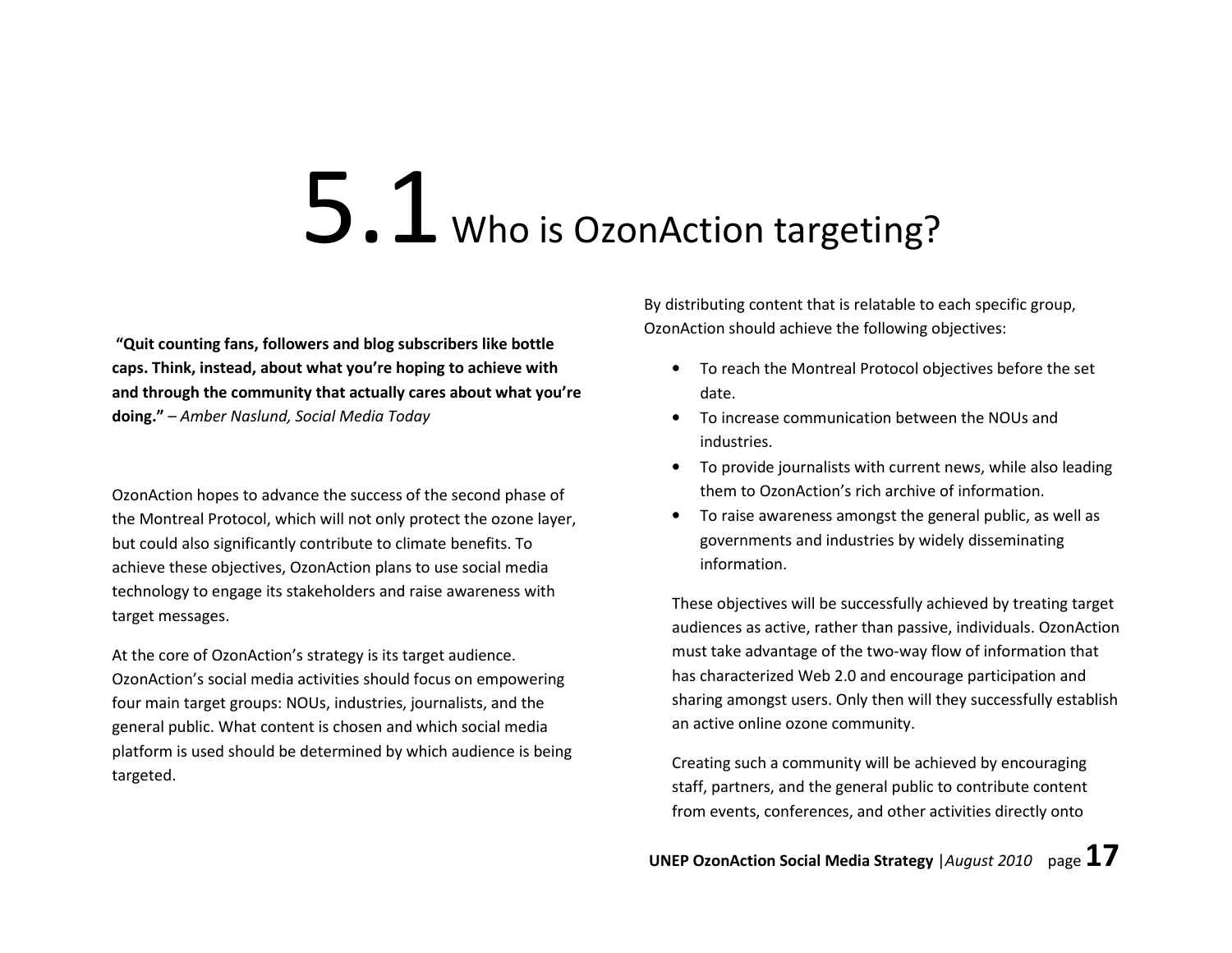social networking sites. They should feel motivated to post content, share information, and provide feedback on various OzonAction and ozone-related activities. The key to this strategy is to engage and empower its target audiences!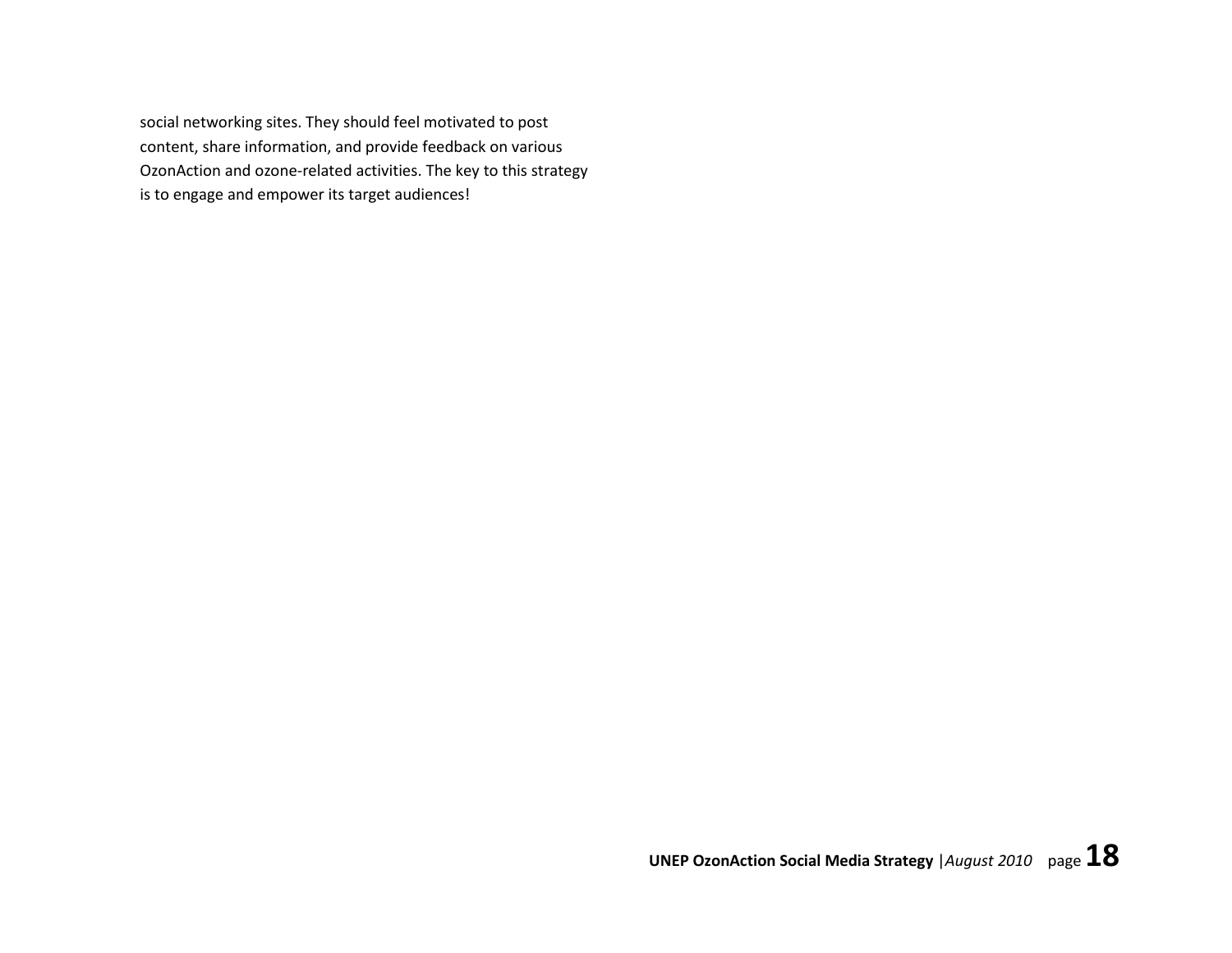### 5.2 What types of content will be used?

 $\mathbf{I}'$  in the end, the winner is content. Good content, sharable content, and consumer-driven content will allow us all to have a broader spectrum of information and, for the marketer, an easier way to connect with their base." - Aaron Kahlow, chairman and founder of the Online Marketing Summit

### Connecting Old and New

There is a great deal of content and information products that have already been, and will continue to be, generated in various formats (publications, manuals, information sheets, newsletters, photos, and video) by OzonAction, yet many stakeholders still don't have access to them. With social media, this can be changed!

OzonAction has a large database of resources, both old and new, for all types of web users. In order to increase visits to their main page, OzonAction should continuously update chosen social media networks with its most current and popular content, which may make up only 5% of its total volume. Content that is fresh and intriguing will attract viewer's attention, which can then be used to

direct them to OzonAction's main website, where the remaining 95% can be found. Therefore, old information should always be linked to up-to-date stories as "background information".

Grabbing user's attention is essential! When presenting the most popular 5% of content, all titles, names and language used should be provocative and eye-catching. It is also important to emphasize and advertise upcoming dates, such as events, campaigns, competitions, etc. The content should also be posted in a simple, non-technical, format.

As a general rule, all related content on various social networking sites should be linked together to allow for easy maneuverability and maximum visibility. This includes not only OzonAction's sites, but web pages from outside users, such as NGOs and bloggers. While the United Nations cannot directly encourage advocacy, it can empower individuals to act by providing them with the proper information and resources. Remember, information will inform a following action!

It is necessary for OzonAction to properly identify the most useful and relevant content to be highlighted in its social media activities. Due to social media's instantaneous nature, the online ozone

UNEP OzonAction Social Media Strategy | August 2010 page  $19$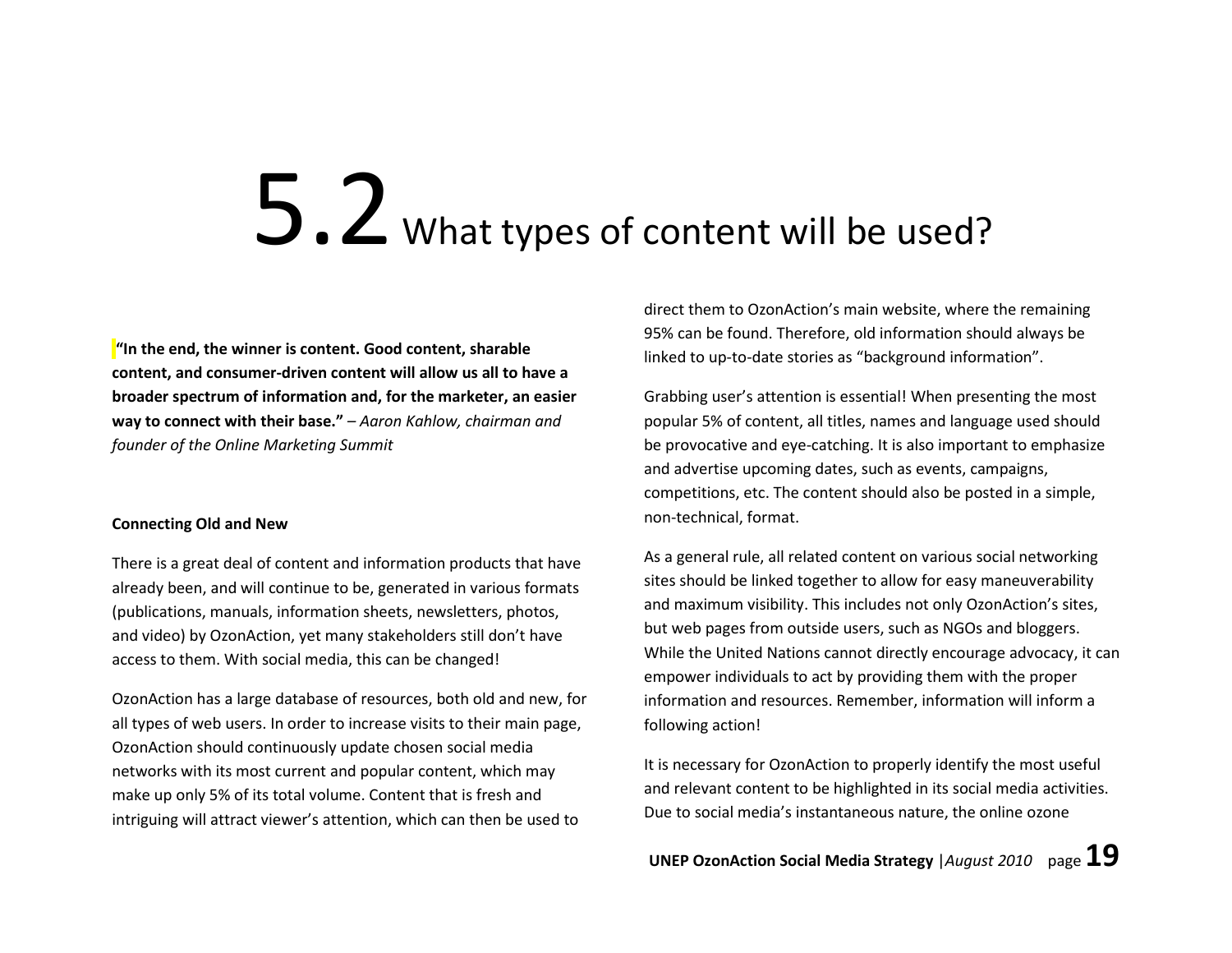community should be encouraged to provide quick online feedback as to the most useful content that should be distributed. OzonAction should utilize this resource, acknowledging their needs and recommendations, in order to produce target-specific products.

### Mobile Content

Depending on which social media platform is being used, content will be packaged and distributed differently. Mobile phones, for example, allow for limited space, so content must be customized specifically for mobile use. OzonAction should push relevant and useful content into mobile phones in the form of mobile applications. The guidelines concerning mobile phones should address the types of content that will be used and what sort of application will be developed. The mobile applications developed should be downloadable by users free of charge.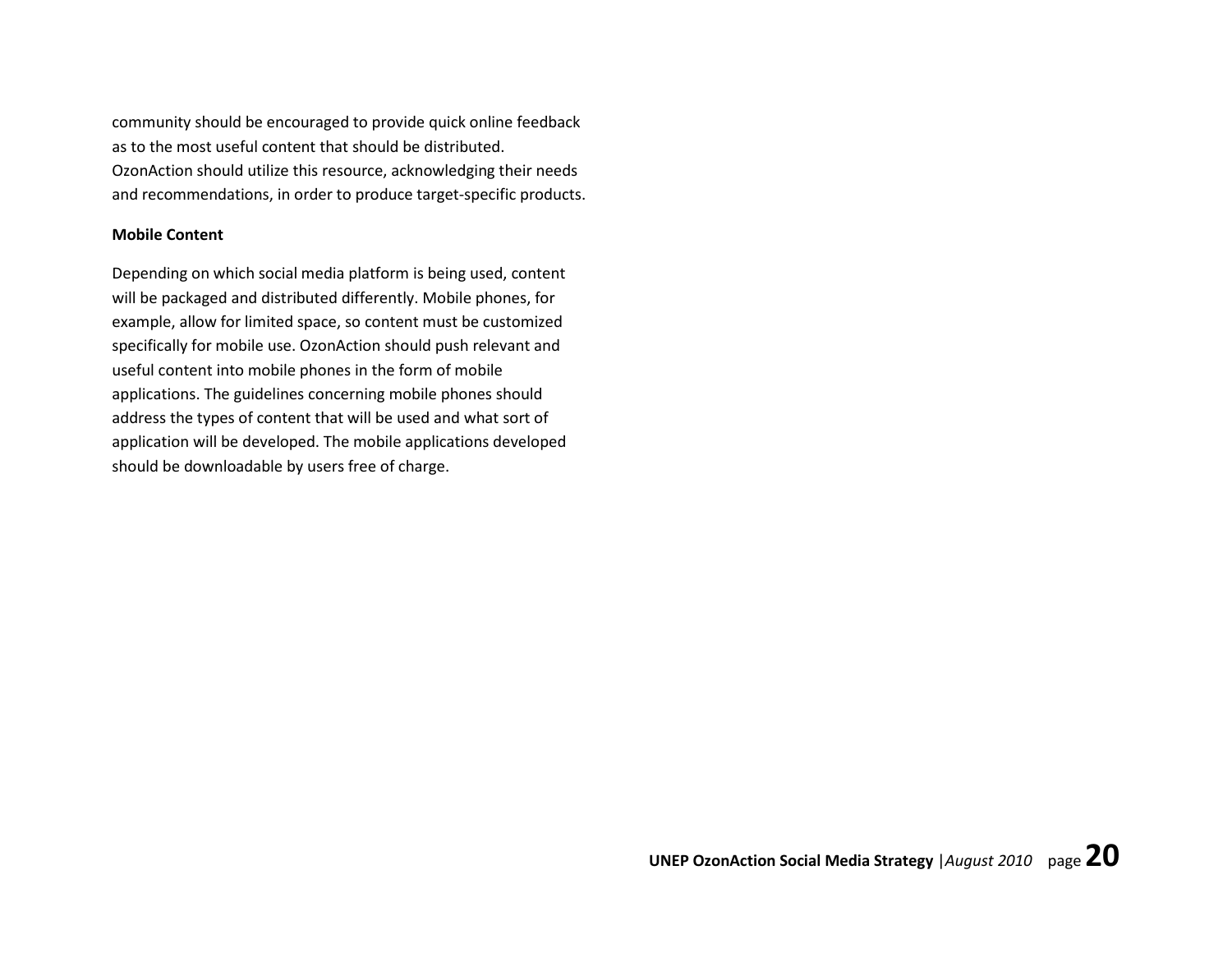### 5.3 Will OzonAction take a regional approach?

"The regular interaction with country representatives enables the regional teams to identify the needs and develop regional or national initiatives to facilitate and expedite compliance with the MP measures." – Wikipedia about OzonAction

Since National Ozone Units (NOUs), which are based in various countries, are the most important target group, OzonAction must incorporate a regional approach. While OzonAction should focus on developing the most internationally popular social networking sites, it should also regularly assess local SM trends and perhaps even choose to utilize one within a certain region.

For example, UNEP currently has approximately half a million members on the Chinese Facebook equivalent called RenRen. Utilizing this network would be a valuable addition to OzonAction's social media efforts. Thus, OzonAction should seriously consider establishing collaboration with RenRen.

The main goal of using social media is to raise awareness between NOUs, allow them to exchange ideas, and learn from what other

countries are doing in a policy setting. In order to welcome NOUs from different regions on each social networking site, OzonAction should consider factors such as culture and language. The main social networking sites that OzonAction chooses to use should allow space for discussion and interaction in multiple languages.

At first, OzonAction should set up only one account on each chosen social networking site, which can be used by all regions. While at the beginning, the creation of accounts or sections reflecting the regions is not recommended, OzonAction should remain open to the possibility of expanding the sites on a regional or even local level.

The guidelines should also address how levels of control amongst OzonAction staff should be assigned.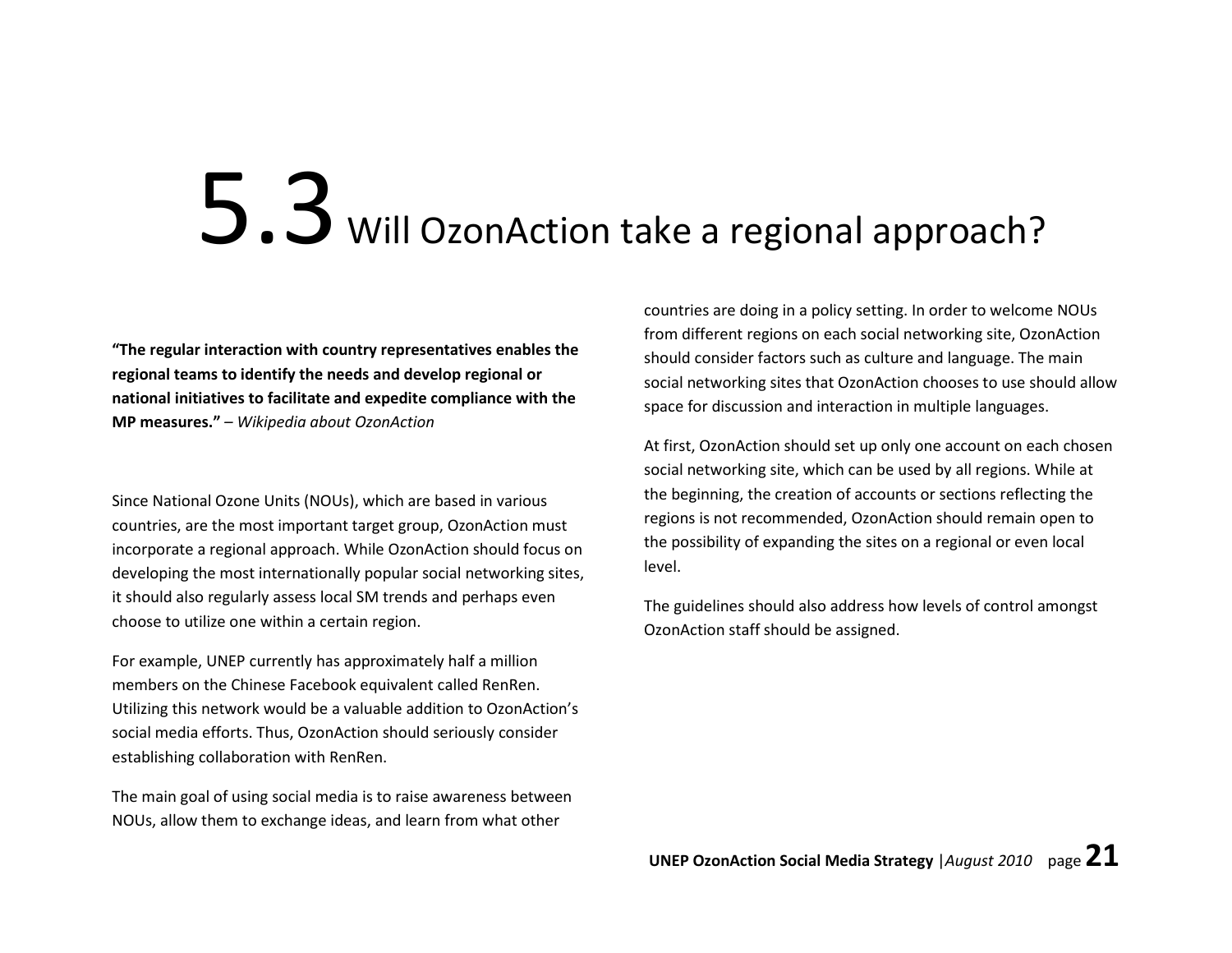# 5.4 Which social media platforms to use?

"Social media can be an enabler and an accelerator of existing core capabilities, values, attributes and plans. It can even be a catalyst for change." – Denise Zimmerman, president of NetPlus Marketing

### Facebook, Twitter, & YouTube

OzonAction started with three social media platforms, those being Facebook, Twitter, and YouTube. While there are many other networks available to use, at this stage, it is preferable for OzonAction to build up a strong presence on only a few networks, rather than spreading itself too thin over many. This is why OzonAction has chosen to incorporate only two more social media platforms into its strategy, those being SlideShare and mobile applications.

### SlideShare

SlideShare is a growing network that allows users to upload and share PowerPoint and Keynote presentations, Word and PDF documents, and professional videos. This will be an appropriate network to incorporate into OzonAction's strategy as OzonAction already has a lot of material that could be used within this domain.

Everything from conferences to workshops to manuals could be posted on SlideShare and directed towards the appropriate target audience. OzonAction should encourage its partners to also post or link their presentations and publications to OzonAction's SlideShare account, creating a wealth of ozone knowledge in one central location.

### Mobile Platform

The world has seen an exponential growth in mobile phones over the last few years, particularly within developing countries. As this is OzonAction's main target audience, the opportunity to create a mobile application is too good to pass up!

The guidelines should address how to create a mobile application that is relevant to OzonAction's objectives, how to repackage content for mobile use, and how such application should then be promoted through social media.

### Blog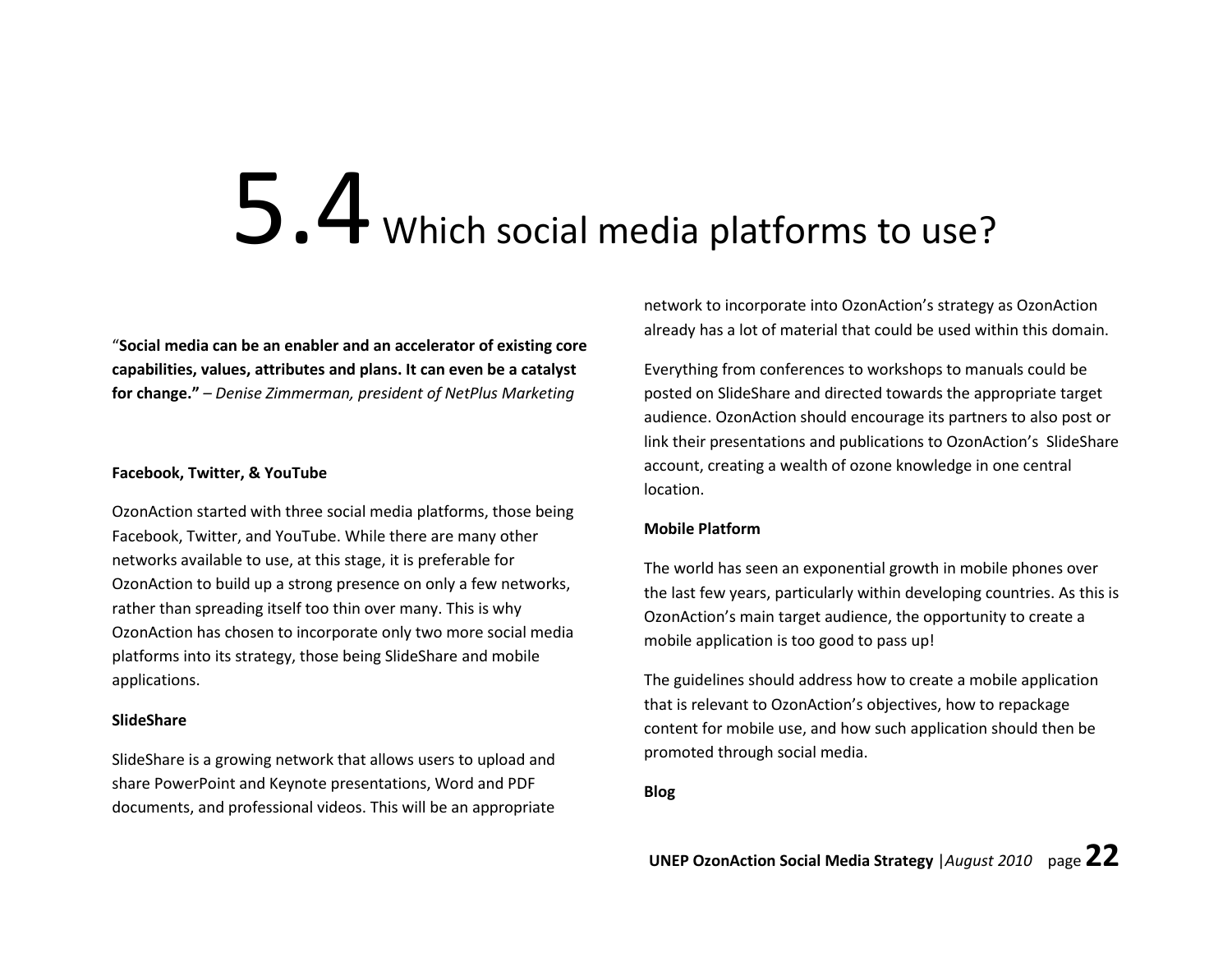OzonAction should consider migrating its existing blog into a spcialized blogging software. This will allow OzonAction to interact with its users, and vice versa. Opening up the blog for users to post comments and questions would allow for greater knowledge-sharing and awareness-raising.

### Linking Up

OzonAction should advertise the fact that it's using these platforms on its main website by displaying icons to link viewers to each network. They should also create inter-linkages between the various platforms and automate as applicable. By streamlining the networks, OzonAction will be able to quickly increase traffic flows.

The strength and appeal of Web 2.0 technology comes from the fact that users can participate in a two-way exchange of information, thus collaborating with other web users is essential. Social media etiquette implies that one should not only build up one's own page/site, but participate and interact with other users.

UNEP OzonAction's core activities are in the creation of content, and not in the development of platforms. Therefore, OzonAction should outsource its platform resources and collaborate with external platform providers. This collaboration could lead to the creation of specialized channels, sections and/or thematic campaigns.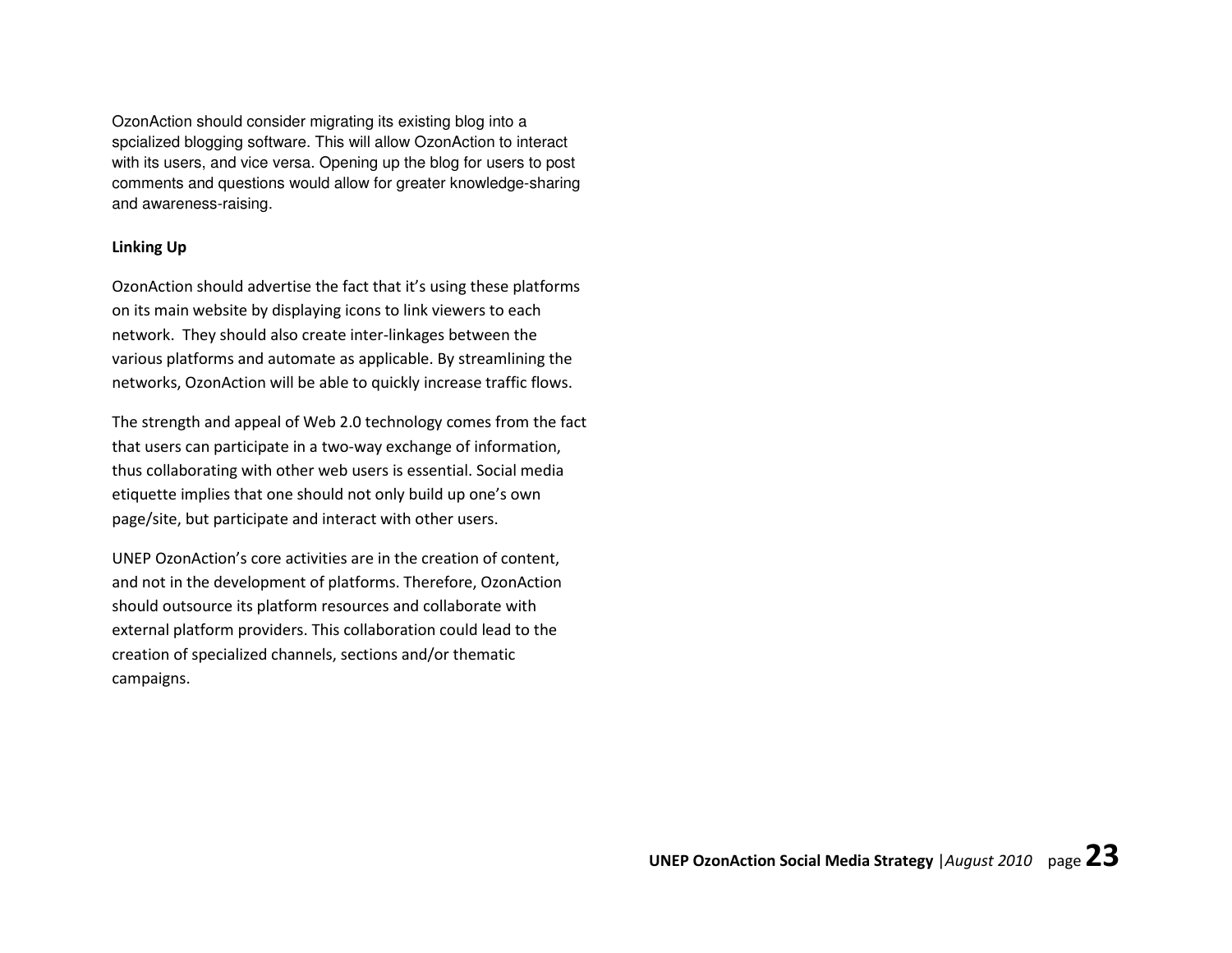# 5.5 What are the possible risks?

"If you think you are in control, you're fooling yourself. As soon as you start listening, you realize you're not in control. And letting go will yield more and better results." – Charlene Li, author

To realize the objectives of the Montreal Protocol, OzonAction must use the appropriate technologies and policies to promote climate benefits, while keeping in mind the importance of interacting with stakeholders. However, because of the internet's open and instantaneous nature, there is a higher risk for inappropriate activity and inaccurate postings.

Encouraging users to join in on the "conversation" is essential in keeping the interest of stakeholders. OzonAction must make the conversation meaningful on various sites without damaging its image through inaccurate or hostile user-generated content (UGC).

Therefore, guidelines should clearly address security and privacy issues, as well as other negative risks of SM implementation in the OzonAction context. Suggestions as to how such issues should be handled are articulated in the "UN Social Media Guidelines" paper, and should be referred to when creating the OzonAction specific guidelines.

Staff involvement in social media will play an important role in its development. Thus, a written policy should clearly explain UN

appropriate online behaviour. For example, while it is fine for employees to highlight their role as staff in their online conversations, that does not necessarily make them official representatives of such, and any comments or questions about OzonAction they see online, including on SM platforms, should be brought to the attention of an appropriate member of the organization's core team. All social networking sites should also have an online disclaimer explaining that the network's content is not an official UN view.

In order for all user generated content to be monitored and responded to in a timely fashion, OzonAction should establish a core team or assign someone to handle its social media activities. While obscenities should be deleted straight away, comments that have anything to do with the environment should not be, as this will only discourage users from further contributing content to the OzonAction site. All "sensitive questions," which involve possibly upsetting a member country, should not be responded to with a UN specific answer. Instead, OzonAction should redirect them to a site to gain more information on the topic.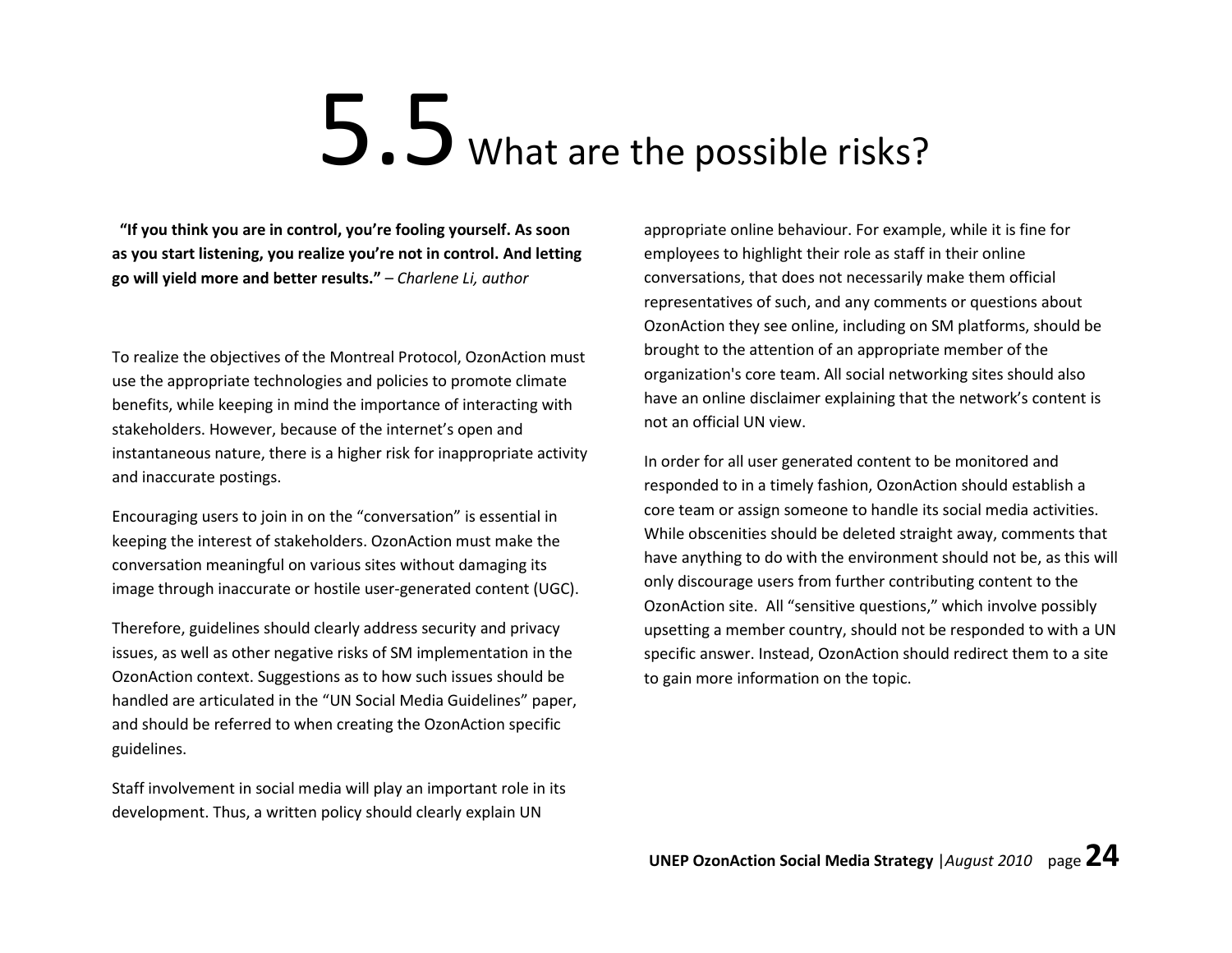### 5.6 Who will do what?

 "OzonAction's target audience should become an integral part of OzonAction social media strategy and implementation." – UNEP OzonAction Social Media Strategy

It has been suggested that the Paris office take initial responsibility for jump starting all OzonAction social media activity. They will be responsible for developing new content, choosing which platforms to use, creating user guidelines and building momentum around social media participation.

Even if the action plan is created and first implemented by the Paris office, other OzonAction actors, particularly the regional offices, will quickly become the key users and participants. Considering such social media platforms will be most useful to the regional offices, who are in direct contact with NOUs, it is important that OzonAction staff in the regions are empowered with SM skills and become "SM savvy".

Regardless of whether or not additional resources are used, OzonAction plans to utilize its existing resources to the fullest

possible extent. Empowering OzonAction staff and encouraging them to engage with these sites will have a tremendous impact on their success rate, for it will immediately increase activity and participation.

Staff participation on social media sites should be incorporated into normal, daily work activities. For example, social media should be become an integral part of staff missions and events, so that fresh and current information is posted instantaneously.

OzonAction should consider its target audiences, stakeholders, and partners as active, rather than passive, individuals. It is important for OzonAction to take advantage of the two-way flow of information that has characterized Web 2.0, and allow them to become empowered and engaged. OzonAction's strategy should encourage its target audience to become an integral part of OzonAction social media implementation.

A small core virtual team should be established in OzonAction to manage the implementation of OzonAction social media activities. The team should have a minimum number of hours allocated specifically for social media per week.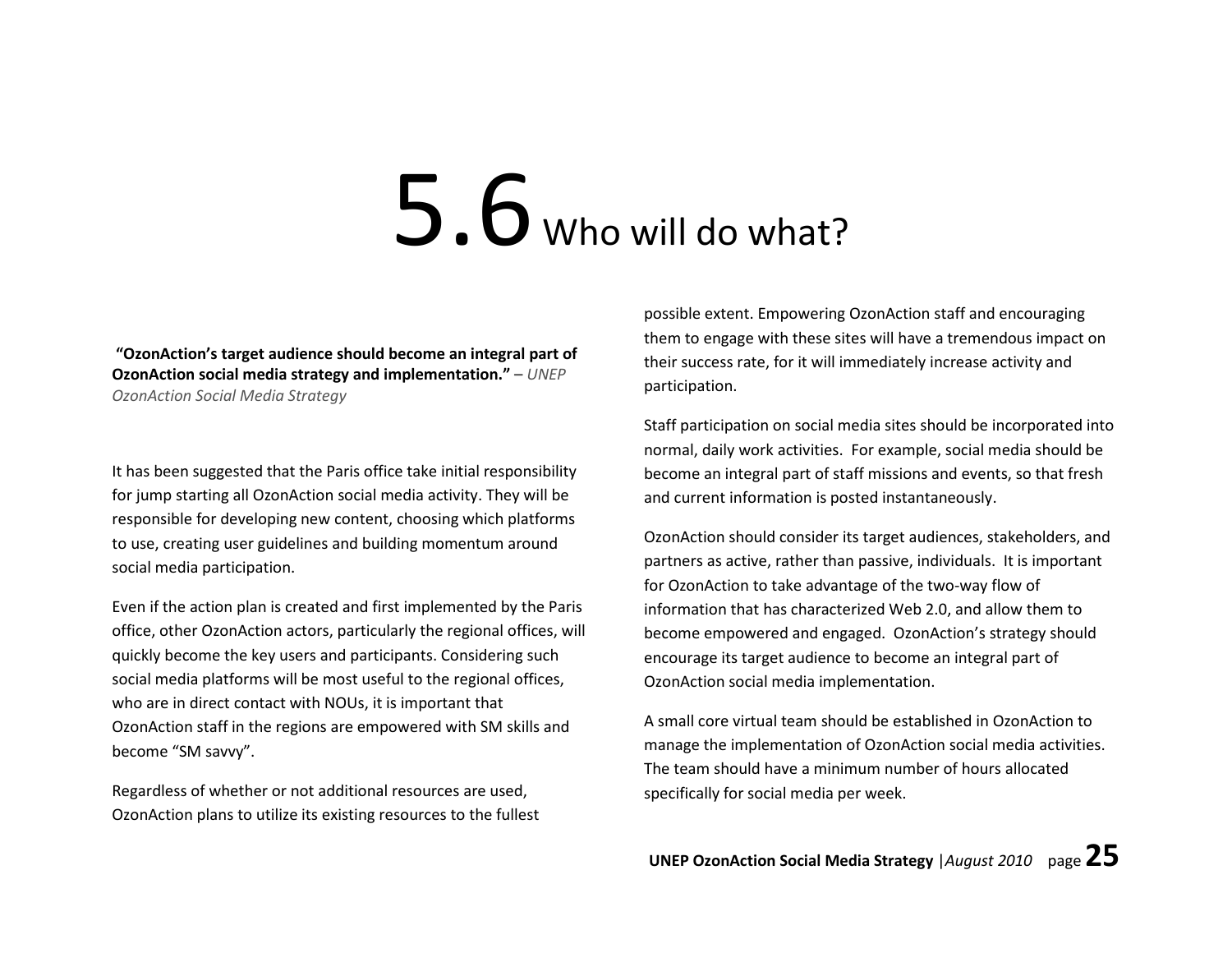To initiate and ensure an effective implementation of the social media strategy, OzonAction should hire a specialist for a minimum of nine months. The tasks of the temporary specialist should include training, empowering, and transferring know-how to the core team of OzonAction staff.

Guidelines should be created to elaborate in detail the roles and responsibilities of staff in relation to social media implementation and issues, including a list of Do's and Don'ts regarding SM engagement.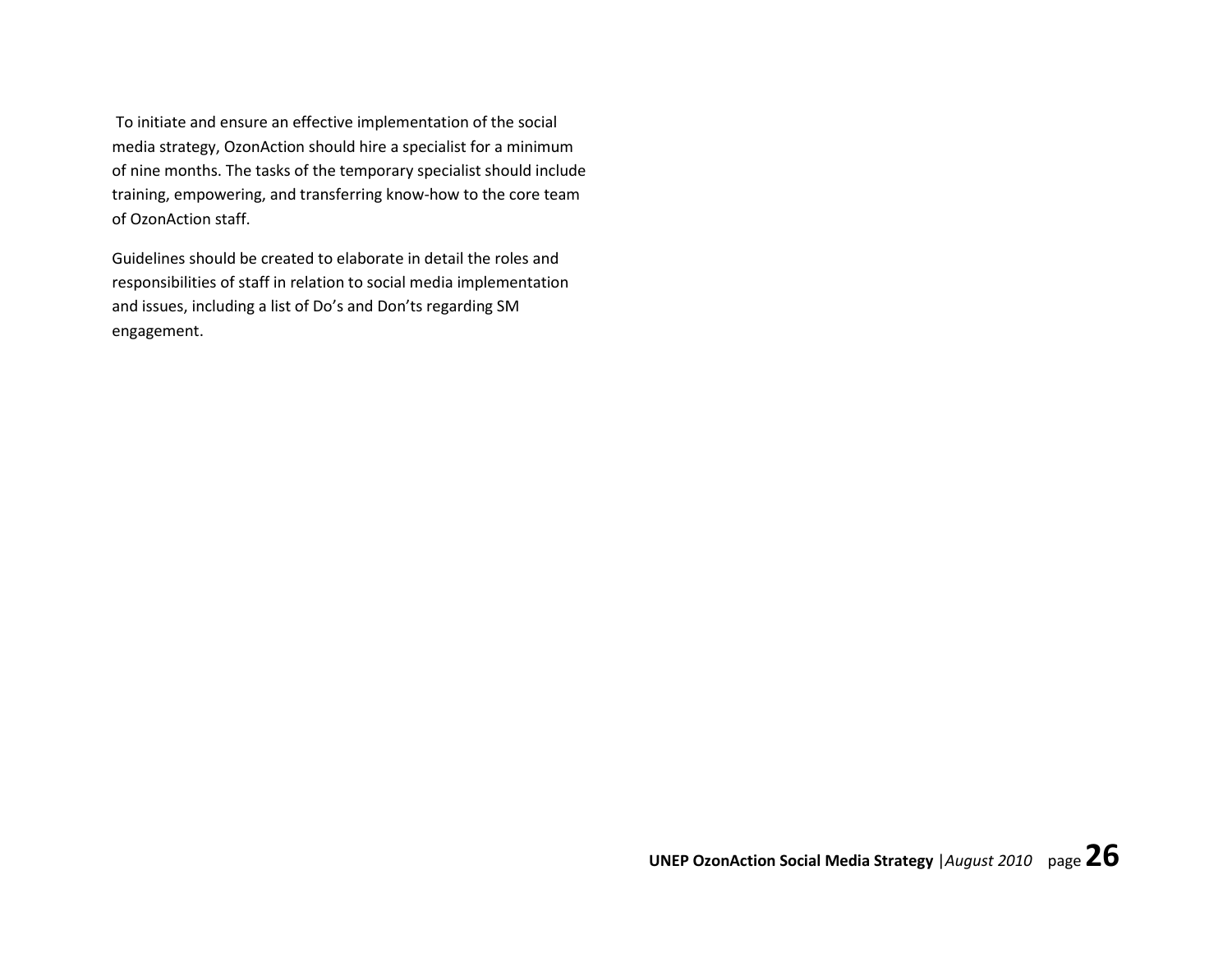### 5.7 How can success be measured?

 "Monitor, engage, and be transparent; these have always been the keys to success in the digital space." – Dallas Lawrence, Levick Strategic Communications

### Numbers Game

OzonAction's branch objectives and its social media objectives are slightly different. Since OzonAction can't measure any final outcome, because it can't be an activist in directly encouraging action, it must measure its success online mainly through numbers. OzonAction should develop a clear set of guidelines on how to measure the success of social media implementation.

A wide variety of indicators have already been identified within the "UN Social Media Guidelines" for measuring numerical success. Such indicators include:

- •**Comments**
- •Email subscriptions
- •Fans/Followers
- Forward/email to a friend
- Time spent on key pages
- Time spent on site (by source/by entry page)
- Total contributors (and % active contributors)
- Search engine result ranking/position
- Uploads (items added onto sites)
- Number of views (videos, ads, images) and visits (daily, monthly, total)
- Groups (create/join/total number of groups/group activity)
- Print page
- $\bullet$ Ratings
- •Registered users (new/total/active/dormant)
- •Social media sharing/participation

### Not Just Numbers

It is important to note that metrics do not distinguish between negative and positive exposure, and thus could be thought of as measuring popularity only in a neutral way. Therefore, OzonAction should place an emphasis on relevance of content and activity as well as numbers.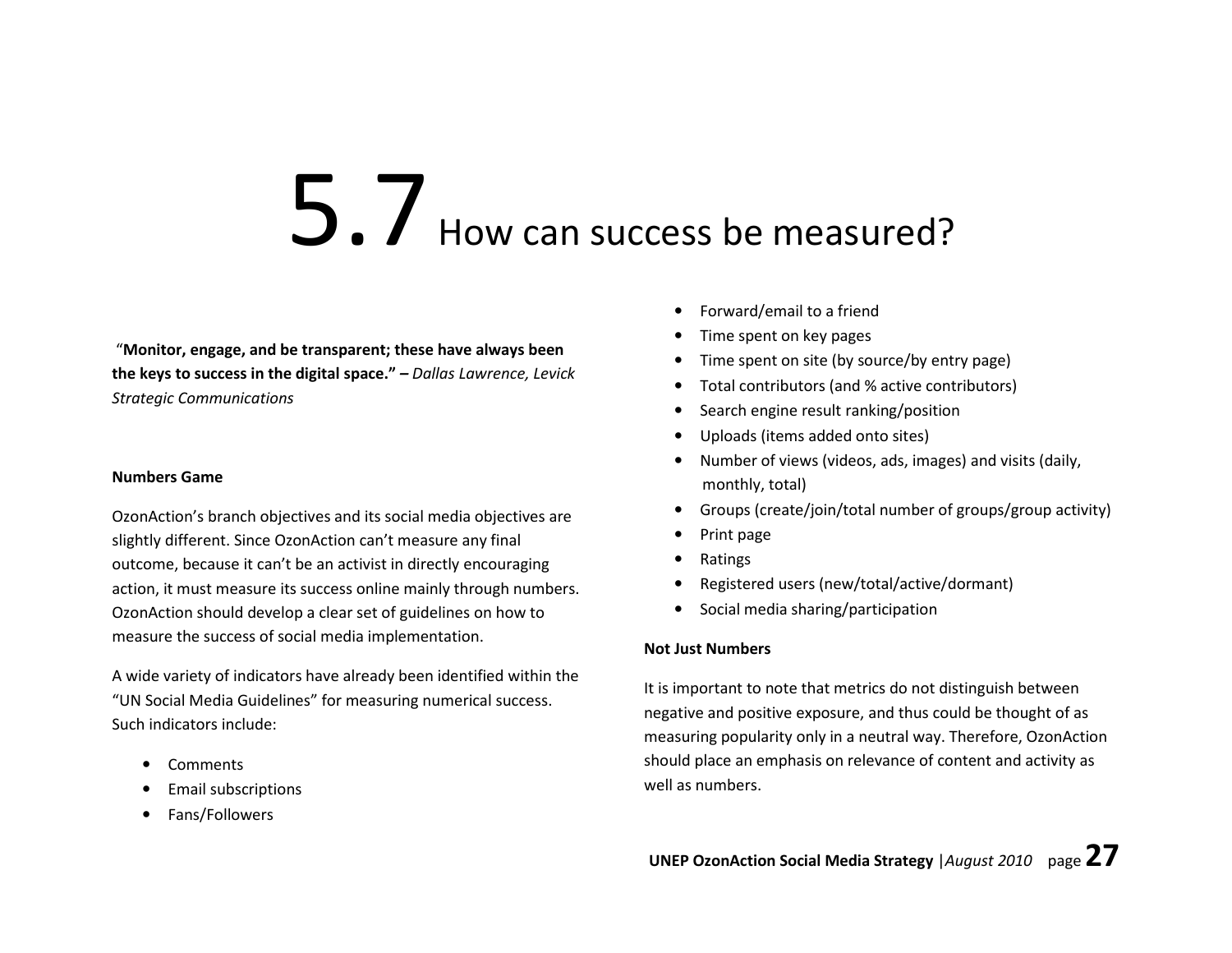It is important that OzonAction's social media activities are targeted specifically at the main OzonAction stakeholders. For example, OzonAction would prefer to have half a million ozone-related enthusiasts as fans on Facebook than half a million fans from the general public.

A crucial measure of success will be to determine the level of engagement coming from the NOUs, as they are the target audience. The number of subscribers, fan/followers, postings, and comments from NOUs, and their level of participation within OzonAction's platforms should be highlighted.

When measuring the success of OzonAction's social media activities, one should also consider the times when people may acknowledge the content without necessarily leaving comments.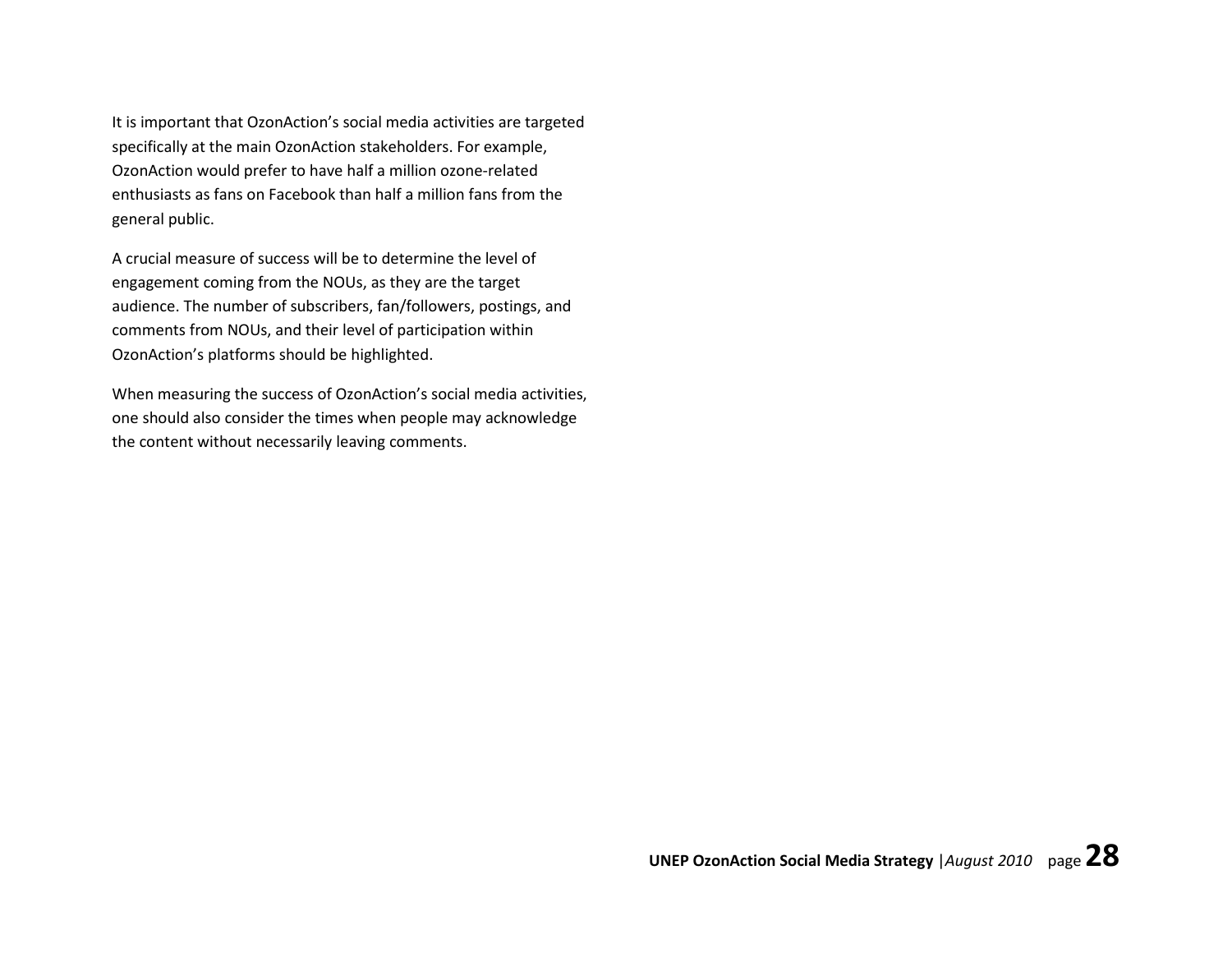

Having laid down the frameworks, this strategy now presents an implementation plan for OzonAction to carry out in 2010/2011.The following table identifies a number of activities that should be achieved within their corresponding timeframe. The plan starts off with establishing a core team amongst the OzonAction staff, developing needed guidelines, and recruiting a temporary social media specialist for 9 months to jumpstart the strategy plan, and increase the capacity and skills of OzonAction staff to harness social media and Web 2.0 technologies.

|           | Deliverables / activities                                                      | <b>Description</b>                                                                                                                                                                                                                                                                                                                    | <b>Responsible staff / resources</b>                                                                               |
|-----------|--------------------------------------------------------------------------------|---------------------------------------------------------------------------------------------------------------------------------------------------------------------------------------------------------------------------------------------------------------------------------------------------------------------------------------|--------------------------------------------------------------------------------------------------------------------|
| Α.        | Establishment of an OzonAction<br>SM virtual team                              | In order to spearhead social media efforts in OzonAction, team<br>members are expected to dedicate from 5 to 20% of their time for<br>social media related tasks.                                                                                                                                                                     | Suggested team members:<br>SBR (team leader), JNC, BH,<br>JOM (ROAP). Team reports to<br>Chief, OzonAction branch. |
| <b>B.</b> | <b>UNEP OzonAction Social Media</b><br>Guidelines (initial minimum<br>version) | Main target audience: OzonAction staff (Paris and regions). Contents<br>to include, among others: policy, process, roles and responsibilities,<br>as well practical guidelines on how to use video cameras and upload<br>content to the various OzonAction SM platforms.                                                              | OzonAction SM team.                                                                                                |
| C.        | Recruitment of temporary SM<br>specialist                                      | To provide services in completing and producing UNEP OzonAction<br>Social Media Guidelines; in enhancing existing OzonAction SM<br>implementations (Facebook, Youtube and Twitter); in implementing<br>a new OzonAction SlideShare implementation and collaboration; in<br>designing and producing information kit for NOUs and other | <b>SBR</b>                                                                                                         |

### UNEP OzonAction Social Media Implementation Plan 2010/2011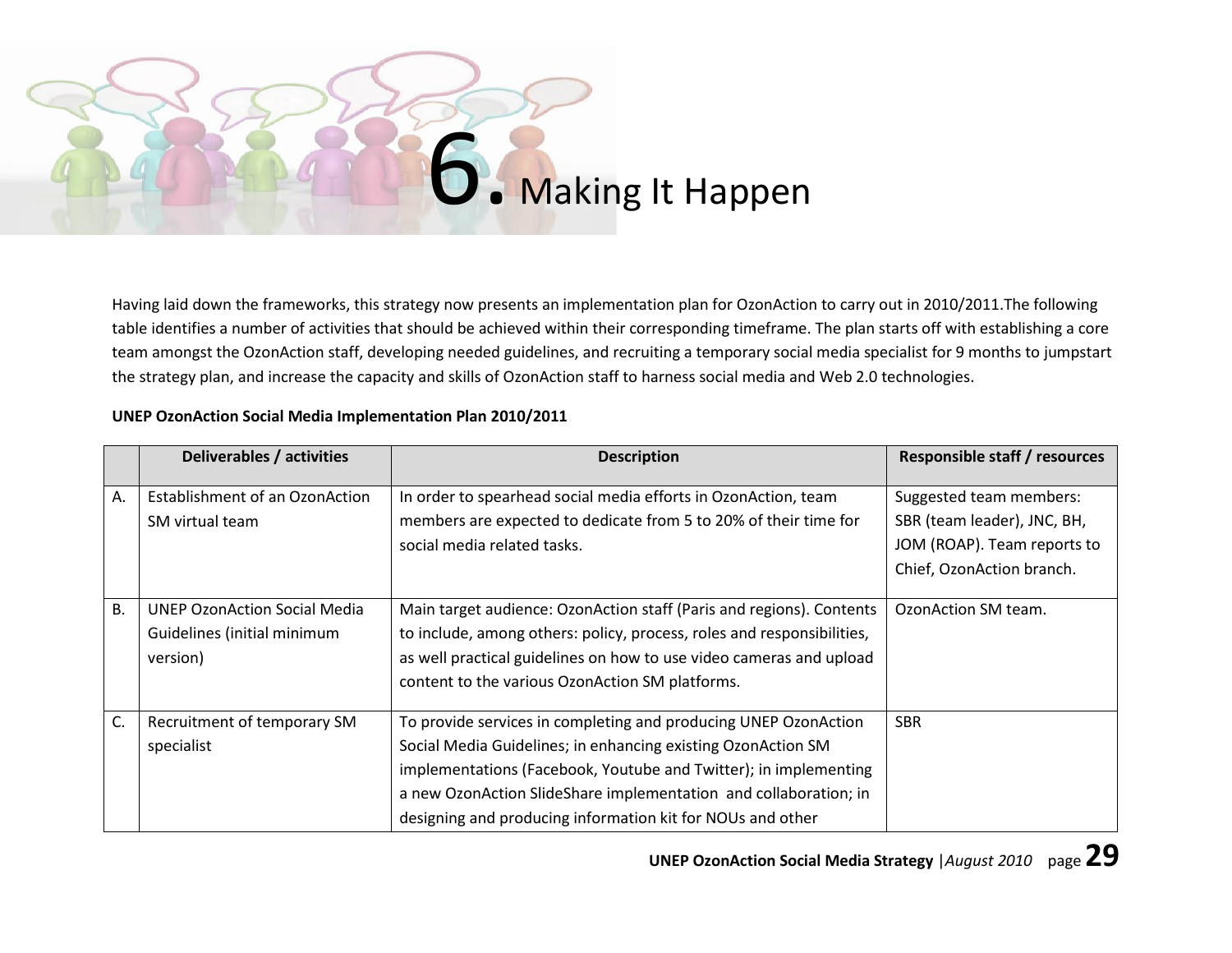|    |                                                                                                     | partners; and in empowering OzonAction staff with SM skills.<br>Proposed total duration: 9 months.                                                                                                                     |                                                                                                                                   |
|----|-----------------------------------------------------------------------------------------------------|------------------------------------------------------------------------------------------------------------------------------------------------------------------------------------------------------------------------|-----------------------------------------------------------------------------------------------------------------------------------|
| D. | <b>UNEP OzonAction Social Media</b><br>Guidelines (complete version)                                | To complete and further expand the initial minimum version to<br>cover external stakeholders such as NOUs, and government<br>representatives. To be completed with information kit and<br>outreaching materials.       | Temporary SM specialist (1m).                                                                                                     |
| E. | Enhancements of existing<br><b>OzonAction SM implementations:</b><br>Youtube, Facebook, and Twitter | To enhance the functionality and features of the existing OzonAction<br>SM implementations, and to ensure sustainability of the<br>enhancements.                                                                       | OzonAction SM team,<br>temporary SM specialist (2m).                                                                              |
| F. | SlideShare implementation                                                                           | To implement an OzonAction channel on SlideShare, and special<br>collaboration with SlideShare such as organizing online campaigns<br>on SlideShare for specific events such as Ozone Day.                             | OzonAction SM team,<br>OzonAction contents /<br>publications producers,<br>temporary SM specialist (1m).<br>Might involve travel. |
| G  | Mobile applications<br>implementation                                                               | To develop specific OzonAction mobile phone application(s).<br>Suggested applications: Green Customs mobile applications for<br>global customs officers. First application to be launched on Ozone<br>Day 2010.        | Green customs team, mobile<br>applications consultant<br>developer. Might involve<br>travel.                                      |
| Η. | <b>Empowerment of OzonAction</b><br>staff                                                           | To empower OzonAction staff in Paris and regions with relevant<br>social media skills (such as creating SM accounts, posting contents,<br>capturing videos, twittering, etc.) in advancing OzonAction's<br>objectives. | OzonAction SM team,<br>temporary SM specialist<br>(1.5m). Travel involved.                                                        |
| I. | <b>Empowerment of NOUs and</b><br>other partners                                                    | To outreach, encourage and empower NOUs and other OzonAction<br>partners with relevant social media skills to become part of the<br>OzonAction SM community in advancing objectives of the Montreal                    | OzonAction SM team,<br>temporary SM specialist<br>(0.5m). Travel involved.                                                        |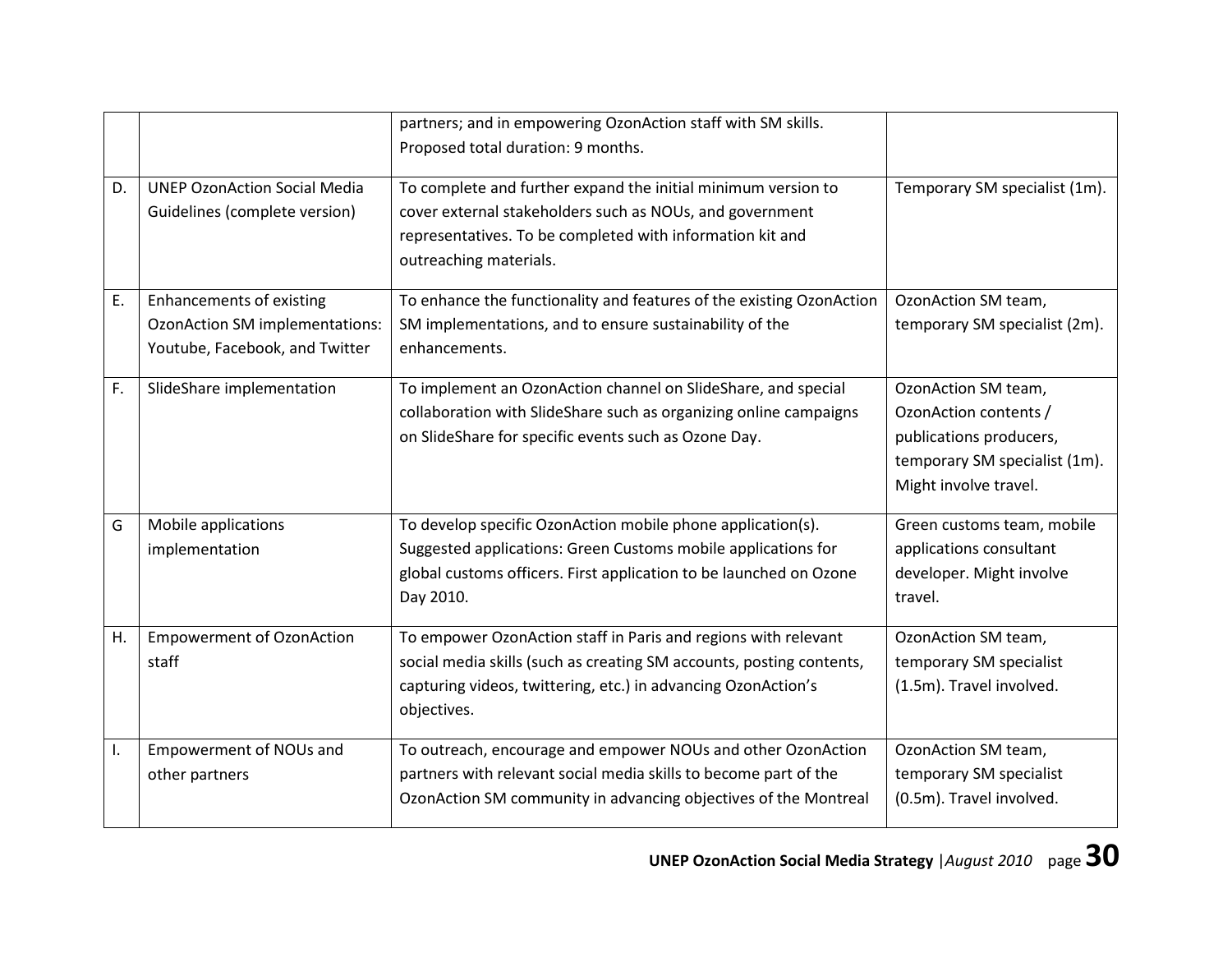|    |                                 | Protocol.                                                         |                               |
|----|---------------------------------|-------------------------------------------------------------------|-------------------------------|
|    | Mid-term evaluation report      | To produce mid-term evaluation report of progress / success of    | Temporary SM specialist       |
|    |                                 | OzonAction SM strategy implementation and produce.                | $(0.5m)$ .                    |
| K. | Adjustments of OzonAction SM    | To adjust OzonAction SM strategy and implementation based on the  | OzonAction SM team,           |
|    | strategy and implementation     | findings of the mid-term evaluation.                              | temporary SM specialist (2m). |
|    |                                 |                                                                   |                               |
|    | End of SM specialist evaluation | To produce end-of-term evaluation report of progress / success of | Temporary SM specialist       |
|    | report                          | OzonAction SM strategy implementation and produce.                | $(0.5m)$ .                    |
|    |                                 |                                                                   |                               |
| M. | Integration of SM in OzonAction | To implement SM as in integral part of UNEP OzonAction staff      | OzonAction                    |
|    | activities                      | activities.                                                       |                               |
|    |                                 |                                                                   |                               |

### Indication of Time Frame

|              |                                             | 01 | 02 | 03 | 04 | 05 | 06 | 07 | 08 | 09 | 10 | 11 | 12 | 13 | 14 | 15 | 16 | 17 | 18 | 19 | 20 | 21 | 22 | 23 | 24 |
|--------------|---------------------------------------------|----|----|----|----|----|----|----|----|----|----|----|----|----|----|----|----|----|----|----|----|----|----|----|----|
| $\mathbf{A}$ | <b>OzonAction SM</b><br>Virtual Team set-up |    |    |    |    |    |    |    |    |    |    |    |    |    |    |    |    |    |    |    |    |    |    |    |    |
|              |                                             |    |    |    |    |    |    |    |    |    |    |    |    |    |    |    |    |    |    |    |    |    |    |    |    |
| B            | SM Guidelines (beta<br>version)             |    |    |    |    |    |    |    |    |    |    |    |    |    |    |    |    |    |    |    |    |    |    |    |    |
| C            | SM specialist<br>recruitment                |    |    |    |    |    |    |    |    |    |    |    |    |    |    |    |    |    |    |    |    |    |    |    |    |
| D            | <b>SM Guidelines</b><br>(complete version)  |    |    |    |    |    |    |    |    |    |    |    |    |    |    |    |    |    |    |    |    |    |    |    |    |
| E            | Enhancements of                             |    |    |    |    |    |    |    |    |    |    |    |    |    |    |    |    |    |    |    |    |    |    |    |    |